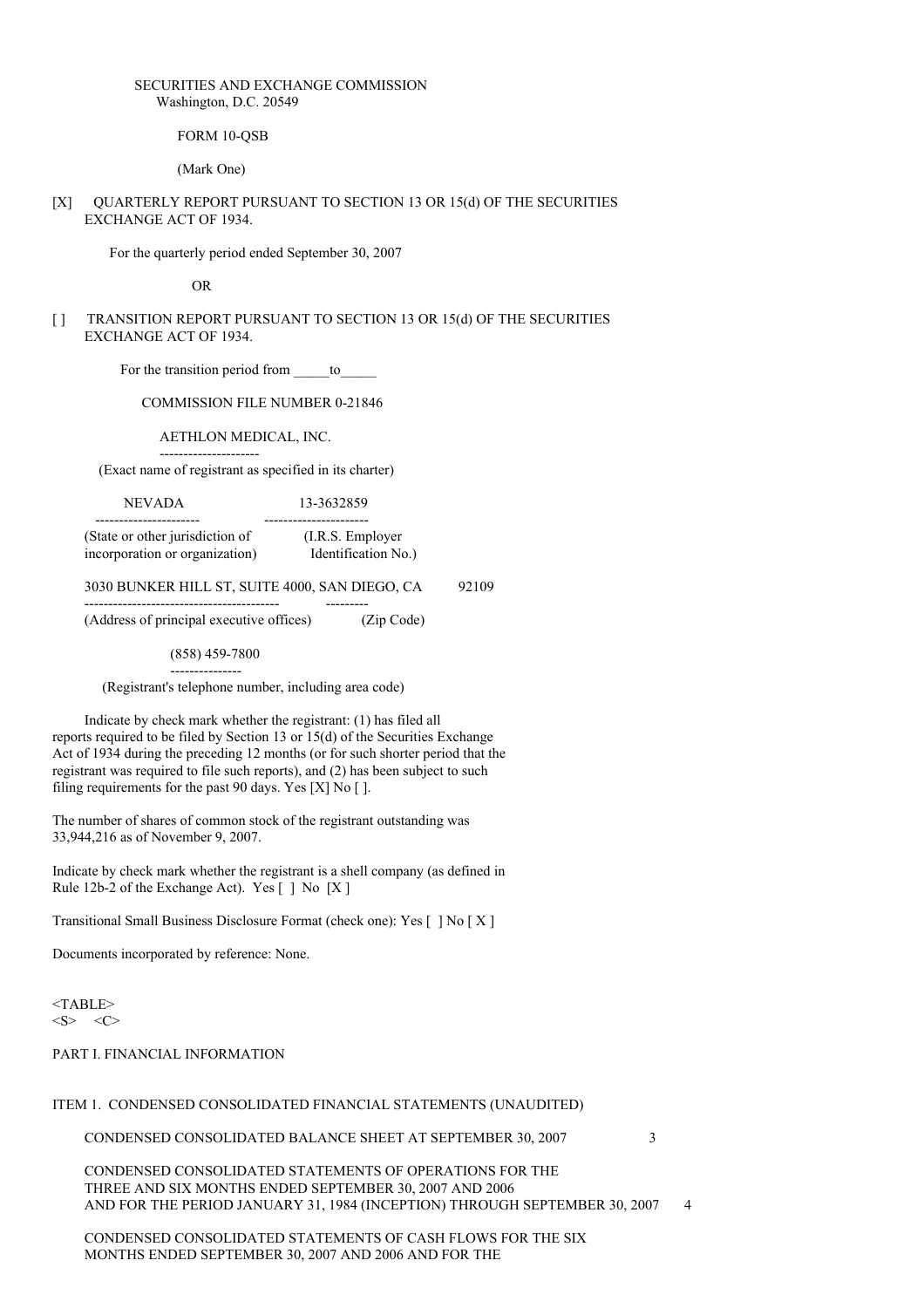| PERIOD JANUARY 31, 1984 (INCEPTION) THROUGH SEPTEMBER 30, 2007      |    | 5  |  |  |
|---------------------------------------------------------------------|----|----|--|--|
| NOTES TO CONDENSED CONSOLIDATED FINANCIAL STATEMENTS                |    |    |  |  |
| ITEM 2. MANAGEMENT'S DISCUSSION AND ANALYSIS OR PLAN OF OPERATION   |    | 15 |  |  |
| ITEM 3. CONTROLS AND PROCEDURES                                     | 19 |    |  |  |
| PART II. OTHER INFORMATION                                          |    |    |  |  |
| <b>ITEM 1. LEGAL PROCEEDINGS</b>                                    | 20 |    |  |  |
| ITEM 2. UNREGISTERED SALES OF EQUITY SECURITIES AND USE OF PROCEEDS |    | 20 |  |  |
| <b>ITEM 3. DEFAULTS UPON SENIOR SECURITIES</b>                      | 20 |    |  |  |
| <b>ITEM 4. SUBMISSION OF MATTERS TO A VOTE OF SECURITY HOLDERS</b>  |    | 20 |  |  |
| <b>ITEM 5. OTHER INFORMATION</b>                                    | 20 |    |  |  |
| <b>ITEM 6. EXHIBITS</b>                                             | 21 |    |  |  |
|                                                                     |    |    |  |  |

 $<$ /TABLE>

PART I.

FINANCIAL INFORMATION

2

# ITEM 1. CONDENSED CONSOLIDATED FINANCIAL STATEMENTS

AETHLON MEDICAL, INC. (A Development Stage Company) CONDENSED CONSOLIDATED BALANCE SHEET (Unaudited)

| September 30, |
|---------------|
| 2007          |
|               |

| <b>ASSETS</b>                                                                                                                                                                  |              |                                                            |
|--------------------------------------------------------------------------------------------------------------------------------------------------------------------------------|--------------|------------------------------------------------------------|
| Current assets<br>Cash<br>Prepaid expenses and other current assets                                                                                                            | \$           | 180,146<br>8,279                                           |
| Total current assets                                                                                                                                                           |              | 188,425                                                    |
| Property and equipment, net<br>Patents and patents pending, net<br>Other assets                                                                                                | . <u>.</u> . | 10,087<br>141,616<br>13,200                                |
| <b>Total assets</b>                                                                                                                                                            |              | \$353,328                                                  |
| LIABILITIES AND STOCKHOLDERS' DEFICIT                                                                                                                                          |              |                                                            |
| Current Liabilities<br>Accounts payable and accrued liabilities<br>Due to related parties<br>Notes payable<br>Convertible notes payable, net of discount<br>Warrant obligation |              | \$1,451,349<br>1,083,999<br>502,500<br>79,761<br>3,775,425 |
| Total current liabilities                                                                                                                                                      |              | 6,893,034                                                  |
| Commitments and Contingencies                                                                                                                                                  |              |                                                            |

| Stockholders' Deficit                      |        |
|--------------------------------------------|--------|
| Common stock, par value \$0.001 per share; |        |
| $50,000,000$ shares authorized;            |        |
| 33,944,216 shares issued and outstanding   | 33.945 |
|                                            |        |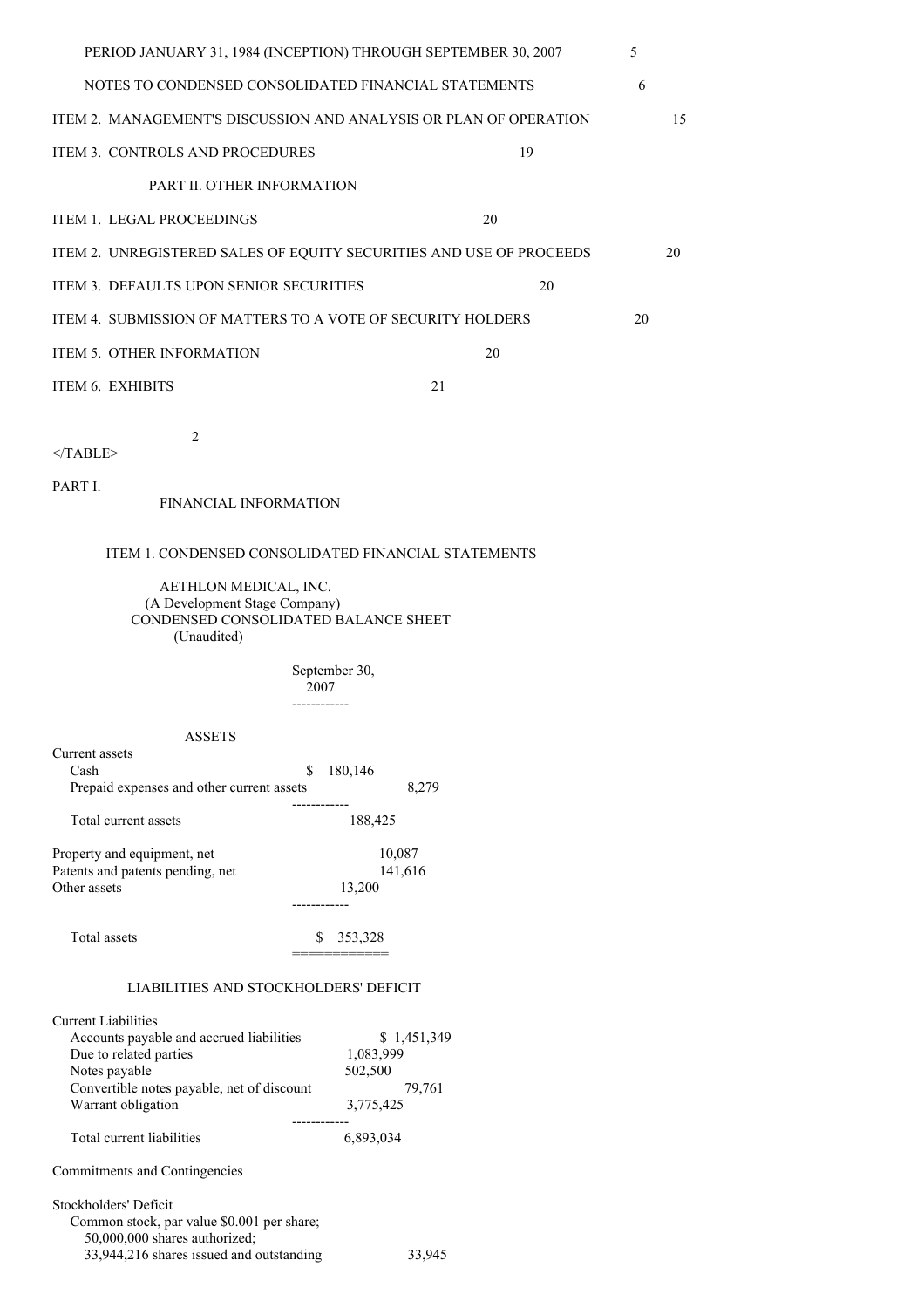| Additional paid-in capital                      | 22,304,592     |  |         |  |
|-------------------------------------------------|----------------|--|---------|--|
| Deficit accumulated during<br>development stage | (28, 878, 243) |  |         |  |
|                                                 | (6,539,706)    |  |         |  |
| Total liabilities and stockholders' deficit     |                |  | 353,328 |  |

The accompanying notes are an integral part of these condensed consolidated financial statements.

3

 $<$ TABLE>

# AETHLON MEDICAL, INC. (A Development Stage Company) CONDENSED CONSOLIDATED STATEMENTS OF OPERATIONS For the Three and Six Months Ended September 30, 2007 and 2006 and For the Period January 31, 1984 (Inception) Through September 30, 2007 (Unaudited)

|                                                                                                                                                                                                                                            | Three Months<br>Ended<br>2007<br>-------------               | Three Months<br>Ended<br>------------- | Ended<br>-------------                                      | January 31, 1984<br>Six Months<br>Ended<br>2006 2007 2006<br>------------- | Six Months<br>through<br>September 30, September 30, September 30, September 30,<br>2007 | (Inception)<br>September 30, |
|--------------------------------------------------------------------------------------------------------------------------------------------------------------------------------------------------------------------------------------------|--------------------------------------------------------------|----------------------------------------|-------------------------------------------------------------|----------------------------------------------------------------------------|------------------------------------------------------------------------------------------|------------------------------|
| $<\!\!S\!\!>$<br>REVENUES                                                                                                                                                                                                                  | $<\infty$                                                    |                                        | $\langle C \rangle$ $\langle C \rangle$ $\langle C \rangle$ |                                                                            | $\langle$ $\langle$ $\rangle$                                                            |                              |
| Grant income                                                                                                                                                                                                                               | $\mathbb{S}$                                                 | $--$ \$                                | $-$ \$ $-$ \$                                               |                                                                            | $-$ \$ 1,424,012<br>35,810                                                               |                              |
|                                                                                                                                                                                                                                            |                                                              | and the state of the state of          |                                                             |                                                                            | 1,533,568                                                                                |                              |
| <b>EXPENSES</b>                                                                                                                                                                                                                            |                                                              |                                        |                                                             |                                                                            |                                                                                          |                              |
| Professional fees 253,671 166,144 441,076 366,648 6,379,303                                                                                                                                                                                |                                                              |                                        |                                                             |                                                                            |                                                                                          |                              |
|                                                                                                                                                                                                                                            |                                                              |                                        |                                                             |                                                                            | 690,028 534,940 1,561,301 1,039,433 21,874,979                                           |                              |
| OPERATING LOSS                                                                                                                                                                                                                             |                                                              |                                        |                                                             |                                                                            |                                                                                          |                              |
| OTHER EXPENSE (INCOME)<br>Loss on Extinguishment of debt<br>Change in fair value of<br>warrant liability (492,250) -- (914,025) -- 1,558,675<br>Interest and other debt expenses 75,107 92,714 125,726 207,377<br>Interest income<br>Other | $(17,833)$ - - - - - (17,415)<br>(17,833) - 18,249 - 390,678 |                                        |                                                             |                                                                            | $     1,216,748$                                                                         | 5,388,146                    |
|                                                                                                                                                                                                                                            |                                                              |                                        |                                                             |                                                                            | $(434,976)$ $92,714$ $(770,050)$ $207,377$ $8,536,832$                                   |                              |
| NET LOSS                                                                                                                                                                                                                                   |                                                              |                                        |                                                             |                                                                            |                                                                                          |                              |
| BASIC AND DILUTED LOSS PER<br>COMMON SHARE                                                                                                                                                                                                 | $\mathbb{S}$                                                 |                                        |                                                             |                                                                            | $(0.01)$ \$ $(0.02)$ \$ $(0.02)$ \$ $(0.05)$                                             |                              |
| WEIGHTED AVERAGE NUMBER OF COMMON<br>SHARES OUTSTANDING 32,997,498 25,990,706 32,489,949 25,779,241                                                                                                                                        |                                                              |                                        |                                                             |                                                                            |                                                                                          |                              |

The accompanying notes are an integral part of these condensed consolidated financial statements.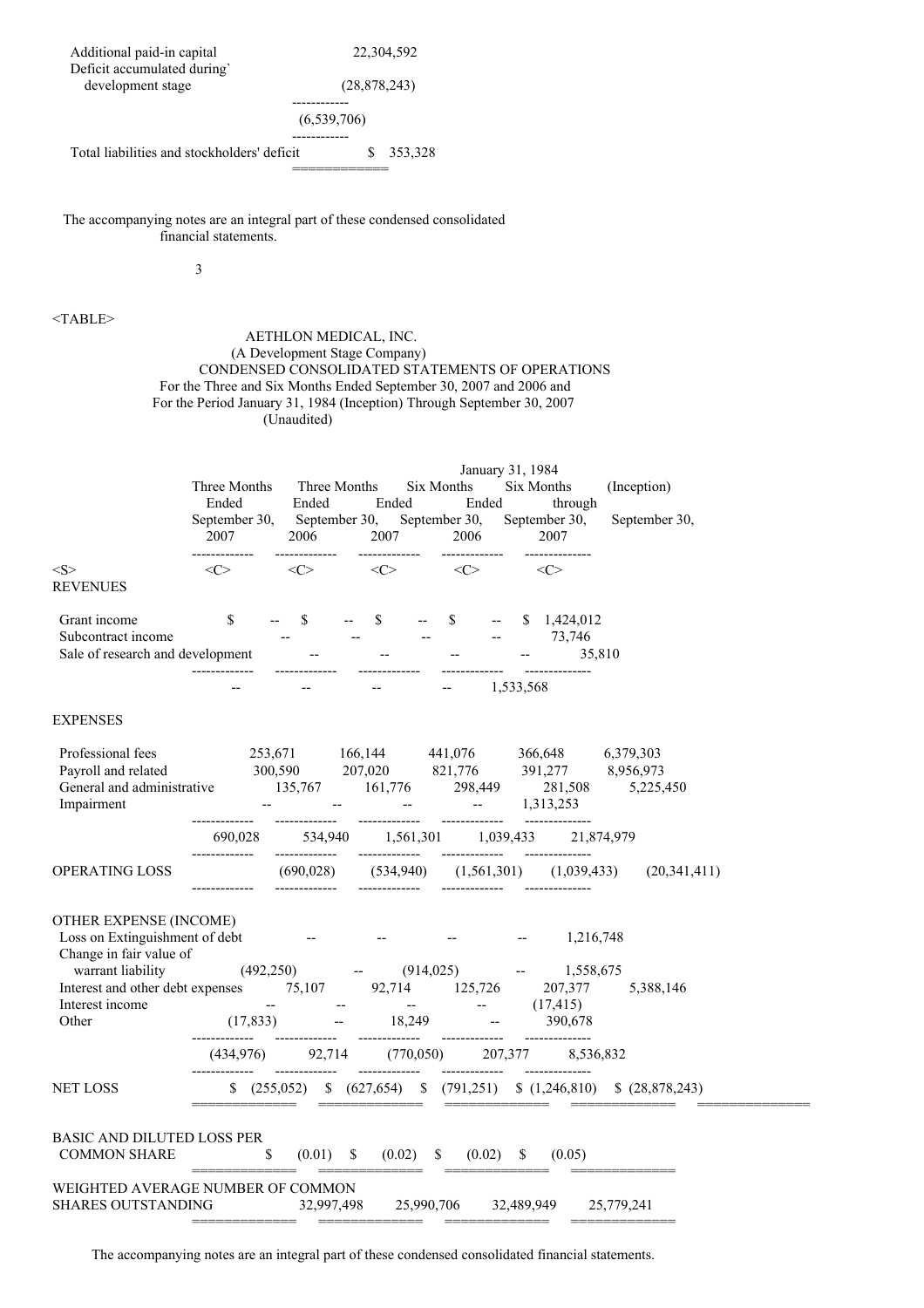# AETHLON MEDICAL, INC. (A DEVELOPMENT STAGE COMPANY) CONDENSED CONSOLIDATED STATEMENTS OF CASH FLOWS FOR THE SIX MONTHS ENDED SEPTEMBER 30, 2007 AND 2006 AND FOR THE PERIOD JANUARY 31, 1984 (INCEPTION) THROUGH SEPTEMBER 30, 2007 (Unaudited)

|                                                                                                                                                                                                                                                                                                                                                                                                                                                                                 | Six Months Ended<br>September 30, 2007 September 30, 2006 Through |                                                              | January 31, 1984<br>September 30,2007 | Six Months Ended (Inception)                                                                                                                                                                                                                                                                                                                                                                  |                        |
|---------------------------------------------------------------------------------------------------------------------------------------------------------------------------------------------------------------------------------------------------------------------------------------------------------------------------------------------------------------------------------------------------------------------------------------------------------------------------------|-------------------------------------------------------------------|--------------------------------------------------------------|---------------------------------------|-----------------------------------------------------------------------------------------------------------------------------------------------------------------------------------------------------------------------------------------------------------------------------------------------------------------------------------------------------------------------------------------------|------------------------|
| Cash flows from operating activities:                                                                                                                                                                                                                                                                                                                                                                                                                                           |                                                                   |                                                              |                                       |                                                                                                                                                                                                                                                                                                                                                                                               |                        |
| Net loss<br>Adjustments to reconcile net loss to net cash<br>used in operating activities:                                                                                                                                                                                                                                                                                                                                                                                      | $\mathbb{S}$                                                      |                                                              |                                       | $(791,251)$ \$ $(1,246,810)$ \$ $(28,878,243)$                                                                                                                                                                                                                                                                                                                                                |                        |
| Depreciation and amortization<br>Amortization of deferred consulting fees<br>Gain on sale of property and equipment<br>Gain on settlement of debt<br>Loss on settlement of accrued legal liabilities<br>Stock based compensation<br>Loss on debt extinguishment<br>Fair market value of warrants issued in                                                                                                                                                                      |                                                                   | and the company<br>$\frac{1}{2}$<br>$\overline{\phantom{a}}$ |                                       | 12,668 14,972 1,020,061<br>24,500 109,000<br>$1,777$ - $(11,288)$<br>(131,175)<br>$352,951$ $9,500$ $815,345$<br>$-1,216,748$                                                                                                                                                                                                                                                                 |                        |
| connection with accounts payable and debt<br>Fair market value of common stock, warrants<br>and options issued for services<br>Change in fair value of warrant liability<br>Amortization of debt discount<br>Impairment of patents and patents pending<br>Impairment of goodwill<br>Deferred compensation forgiven<br>Changes in operating assets and liabilities:<br>Prepaid expenses<br>Other assets<br>Accounts payable and accrued<br>liabilities<br>Due to related parties |                                                                   | (914, 025)                                                   |                                       | 2,715,736<br><b>ARCHITECT</b><br>194,119 164,458 3,681,035<br>$(914,025)$<br>$(914,025)$<br>$(109,012)$<br>$(1,558,675)$<br>$(109,012)$<br>$(1,293,745)$<br>$(16,025)$<br>$(1,293,745)$<br>$(16,025)$<br>$-217,223$<br>$(3,709) \qquad \qquad (21,805) \qquad \qquad 153,258$ -- $\qquad \qquad 3,960 \qquad \qquad (13,200)$<br>77,270 $(19,754)$ 2,126,386<br>(5,000) $(103,000)$ 1,317,500 |                        |
| Net cash used in operating activities                                                                                                                                                                                                                                                                                                                                                                                                                                           | --------------------                                              |                                                              |                                       | $(1,067,242)$ $(1,064,967)$ $(11,353,696)$                                                                                                                                                                                                                                                                                                                                                    |                        |
| Cash flows from investing activities:<br>Purchases of property and equipment<br>Patents and patents pending<br>Proceeds from the sale of property and equipment<br>Cash of acquired company                                                                                                                                                                                                                                                                                     |                                                                   | (3,997)<br>(6,669)<br>---------------------                  |                                       | (14, 454)<br>$ (376,796)$<br>10,728                                                                                                                                                                                                                                                                                                                                                           | (270, 694)<br>17,065   |
| Net cash used in investing activities                                                                                                                                                                                                                                                                                                                                                                                                                                           | --------------------                                              |                                                              |                                       | $(10,666)$ $(14,454)$ $(619,697)$                                                                                                                                                                                                                                                                                                                                                             |                        |
| Cash flows from financing activities:                                                                                                                                                                                                                                                                                                                                                                                                                                           |                                                                   |                                                              |                                       |                                                                                                                                                                                                                                                                                                                                                                                               |                        |
| Proceeds from the issuance of notes payable<br>Principal repayments of notes payable<br>Proceeds from the issuance of convertible notes<br>payable<br>Proceeds from the issuance of common stock<br>Fees paid for equity financing<br>Professional fees related to registration statement                                                                                                                                                                                       | 60,000                                                            | (57, 052)                                                    | 815,000 280,003                       | (292, 500)<br>2,138,000<br>(57,052)<br>(76, 731)                                                                                                                                                                                                                                                                                                                                              | 1,710,000<br>8,731,822 |

Net cash provided by financing activities 817,948 280,003 12,153,539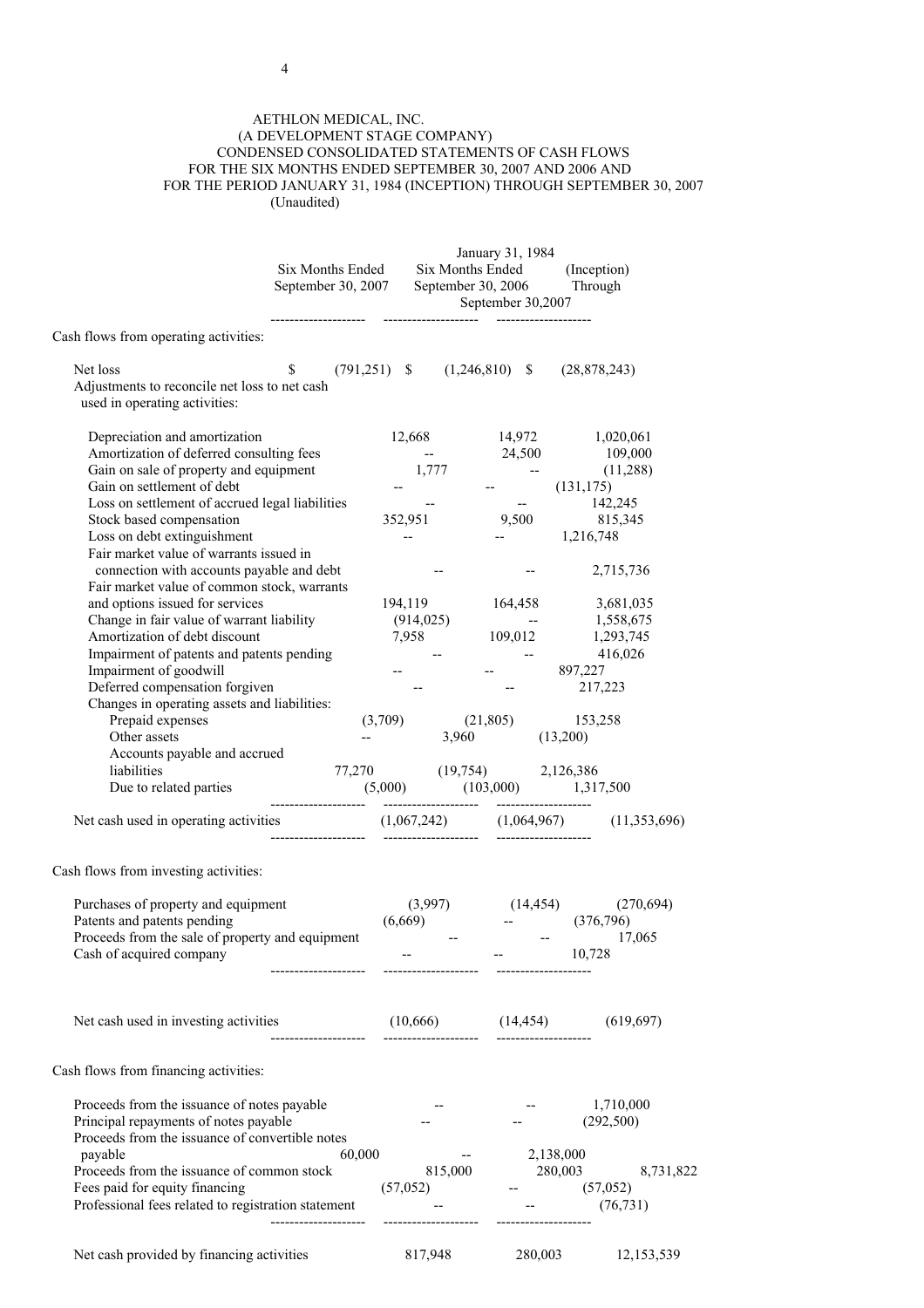|                                 | ---------------------  |                 |                                       |         |
|---------------------------------|------------------------|-----------------|---------------------------------------|---------|
| Net (decrease) increase in cash |                        | (259,960)       | (799.418)                             | 180.146 |
| Cash at beginning of period     |                        | 440.106         | 836.377                               | $- -$   |
| Cash at end of period           | S<br>_________________ | 180,146<br>- \$ | 36.959<br>- \$<br>___________________ | 180.146 |

The accompanying notes are an integral part of these condensed consolidated financial statements.

 $<$ /TABLE>

# AETHLON MEDICAL, INC. (A Development Stage Company) NOTES TO CONDENSED CONSOLIDATED FINANCIAL STATEMENTS September 30, 2007 (unaudited)

# NOTE 1. NATURE OF BUSINESS AND BASIS OF PRESENTATION

5

Aethlon Medical, Inc. ("Aethlon" or the "Company") is a development stage medical device company focused on expanding the applications of the Hemopurifier (R) platform technology, which is designed to rapidly reduce the presence of infectious viruses and other toxins from human blood. In this regard, the Company's core focus is the development of therapeutic devices that treat acute viral conditions, chronic viral diseases and pathogens targeted as potential biological warfare agents. The Hemopurifier(R) combines the established scientific principles of affinity chromatography and hemodialysis as a means to mimic the immune system's response of clearing viruses and toxins from the blood before cell and organ infection can occur. The Hemopurifier(R) cannot cure viral conditions but can prevent virus and toxins from infecting unaffected tissues and cells. The Company has completed pre-clinical blood testing of the Hemopurifier(R) to treat HIV and Hepatitis-C, and have completed human safety trials on Hepatitis-C infected patients in India and is in the process of obtaining regulatory approval from the U.S. Food and Drug Administration ("FDA") to initiate clinical trials in the United States.

The commercialization of the Hemopurifier(R) will likely require the completion of human efficacy clinical trials. The approval of any application of the Hemopurifier(R) in the United States will necessitate the approval of the FDA to initiate human studies. Such studies could take years to demonstrate safety and effectiveness in humans and there is no assurance that the Hemopurifier $(R)$  will be cleared by the FDA as a device the Company can market to the medical community. The Company also expects to face similar regulatory challenges from foreign regulatory agencies, should the Company attempt to commercialize and market the Hemopurifier(R) outside of the United States. As a result, the Company has not generated revenues from the sale of any Hemopurifier(R) application. Additionally, there have been no independent validation studies of our Hemopurifiers(R) to treat infectious disease. The Company manufactures its products on a small scale for testing purposes but has yet to manufacture the Company's products on a large scale for commercial purposes. All of the Company's pre-clinical human blood studies have been conducted in our laboratories under the direction of Dr. Richard Tullis, the Company's Chief Science Officer.

The Company is classified as a development stage enterprise under accounting principles generally accepted in the United States of America ("GAAP"), and has not generated revenues from its principal operations.

The Company's common stock is quoted on the Over-the-Counter Bulletin Board of the National Association of Securities Dealers under the symbol "AEMD.OB".

The accompanying unaudited condensed consolidated financial statements of the Company have been prepared in accordance with GAAP for interim financial information. Accordingly, they do not include all of the information and footnotes required by GAAP for complete financial statements. In the opinion of management, all adjustments (consisting of normal recurring adjustments) considered necessary for a fair presentation have been included. Operating results for the three and six month periods ended September 30, 2007 are not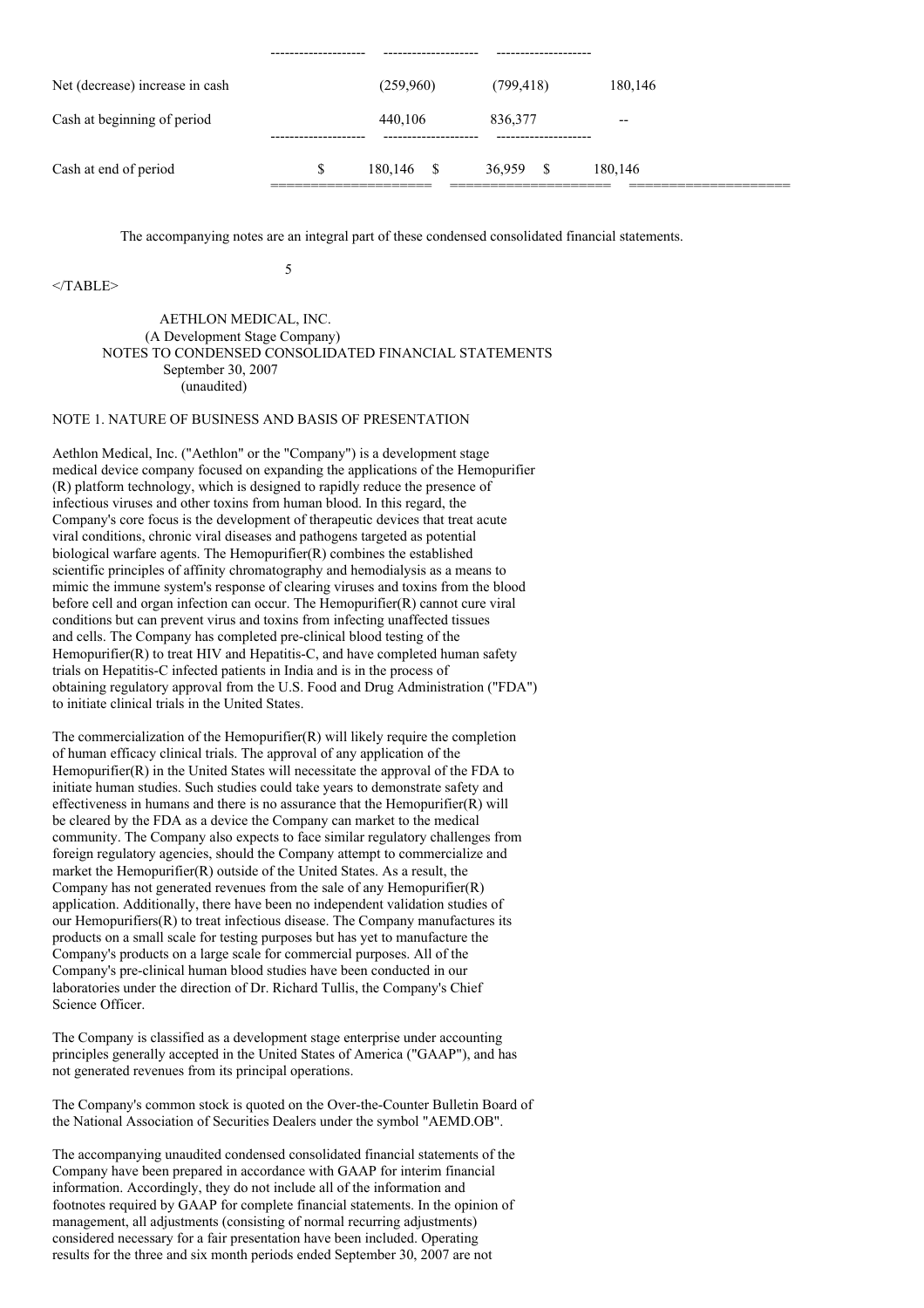necessarily indicative of the results that may be expected for the year ending March 31, 2008. For further information, refer to the Company's Annual Report On Form 10-KSB for the year ended March 31, 2007, which includes audited financial statements and footnotes as of March 31, 2007 and for the years ended March 31, 2006 and 2007.

### NOTE 2. GOING CONCERN AND LIQUIDITY CONSIDERATIONS

The accompanying condensed consolidated financial statements have been prepared on a going concern basis, which contemplates, among other things, the realization of assets and the satisfaction of liabilities in the ordinary course of business. The Company has experienced continuing losses from operations, is in default on certain debt, has negative working capital of approximately (\$6,705,000) recurring losses from operations and a deficit accumulated during the development stage of approximately (\$28,878,000) at September 30, 2007, which among other matters, raises significant doubt about its ability to continue as a going concern. The Company has not generated significant revenue or any profit from operations since inception. A significant amount of additional capital will be necessary to advance the development of the Company's products to the point at which they may become commercially viable. The Company intends to fund operations through debt and/or equity financing arrangements, which management believes may be insufficient to fund its capital expenditures, working capital and other cash requirements (consisting of accounts payable, accrued liabilities, amounts due to related parties and amounts due under various notes payable) for the fiscal year ending March 31, 2008. Therefore the Company will be required to seek additional funds to finance its short-term operations.

The Company is currently addressing its liquidity issue by exploring investment capital opportunities. The Company believes that its access to capital, together with existing cash resources, will be sufficient to meet its liquidity needs for fiscal 2008. In August 2007, the Company raised \$815,000 in a private placement (see Note 5). The Company has in place an \$8.4 million common stock purchase agreement with Fusion Capital Fund II, LLC, which can provide working capital pending successful registration of the shares underlying the agreement. The Company's present working capital balance is insufficient tomeet its working capital needs for fiscal 2008. However, no assurance can be given that the Company will receive any additional funds through its capital raising efforts.

The condensed consolidated financial statements do not include any adjustments relating to the recoverability of assets that might be necessary should the Company be unable to continue as a going concern.

> 6 AETHLON MEDICAL, INC. (A Development Stage Company) NOTES TO CONDENSED CONSOLIDATED FINANCIAL STATEMENTS September 30, 2007 (unaudited)

### NOTE 3. SUMMARY OF SIGNIFICANT ACCOUNTING POLICIES

The summary of significant accounting policies of the Company presented below is designed to assist the reader in understanding the Company's consolidated financial statements. Such financial statements and related notes are the representations of Company management, who is responsible for their integrity and objectivity. These accounting policies conform to GAAP in all material respects, and have been consistently applied in preparing the accompanying condensed consolidated financial statements.

### PRINCIPLES OF CONSOLIDATION

The accompanying condensed consolidated financial statements include the accounts of Aethlon Medical, Inc. and its legal wholly-owned subsidiaries Aethlon, Inc., Hemex, Inc. and Cell Activation, Inc.(collectively hereinafter referred to as the "Company"). These subsidiaries are dormant and there exist no material intercompany transactions or balances.

### LOSS PER COMMON SHARE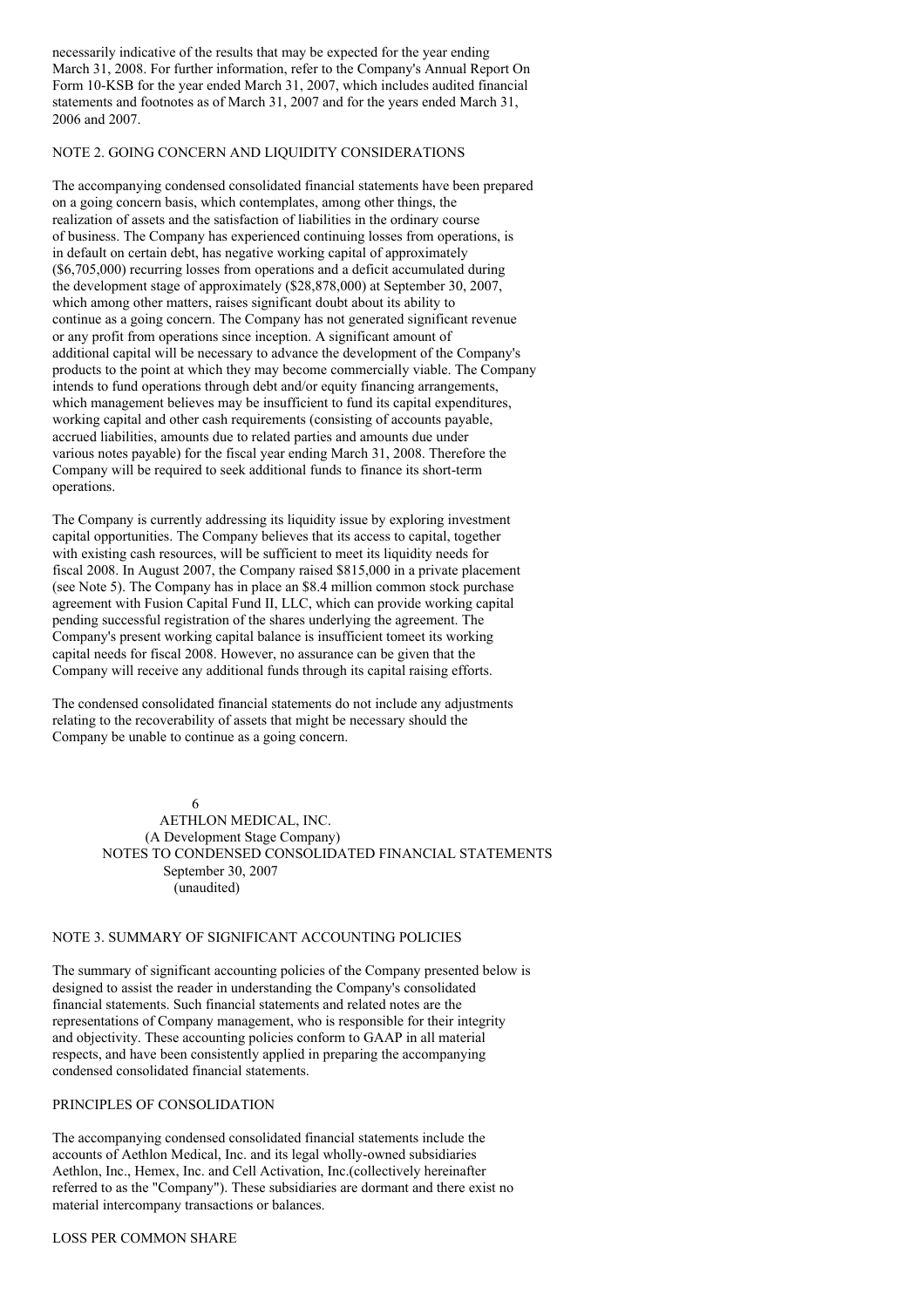Loss per common share is based on the weighted average number of shares of common stock and common stock equivalents outstanding during the year in accordance with Statement of Financial Accounting Standards ("SFAS") No. 128, "EARNINGS PER SHARE."

Securities that could potentially dilute basic loss per share (prior to their conversion, exercise or redemption) were not included in the diluted-loss-per-share computation because their effect is anti-dilutive. There were 18,459,500 and 17,899,812 potentially dilutive common shares outstanding for the three and six months ended September 30, 2007, respectively.

### PATENTS

The Company capitalizes the cost of patents, some of which were acquired, and amortizes such costs over the shorter of the remaining legal life or their estimated economic life, upon issuance of the patent.

# RESEARCH AND DEVELOPMENT EXPENSES

The Company incurred approximately \$331,000 and \$335,000 of research and development expenses during the six months ended September 30, 2007 and 2006, respectively. For the fiscal quarter ended September 30, 2007 and 2006, the Company incurred research and development expense of approximately \$151,000 and \$177,000, respectively.

# EQUITY INSTRUMENTS FOR SERVICES PROVIDED BY OTHER THAN EMPLOYEES

The Company follows SFAS No. 123-R (as interpreted by Emerging Issues Task Force ("EITF") Issue No. 96-18, "ACCOUNTING FOR EQUITY INSTRUMENTS THAT ARE ISSUED TO OTHER THAN EMPLOYEES FOR ACQUIRING, OR IN CONJUNCTION WITH SELLING, GOODS OR SERVICES") ("EITF No. 96-18") to account for transactions involving goods and services provided by third parties where the Company issues equity instruments as part of the total consideration. Pursuant to paragraph 7 of SFAS No. 123-R, the Company accounts for such transactions using the fair value of the consideration received (i.e. the value of the goods or services) or the fair value of the equity instruments issued, whichever is more reliably measurable.

The Company applies EITF No. 96-18, in transactions, when the value of the goods and/or services are not readily determinable and (1) the fair value of the equity instruments is more reliably measurable and (2) the counterparty receives equity instruments in full or partial settlement of the transactions, using the following methodology:

- (a) For transactions where goods have already been delivered or services rendered, the equity instruments are issued on or about the date the performance is complete (and valued on the date of issuance).
- (b) For transactions where the instruments are issued on a fully vested, non-forfeitable basis, the equity instruments are valued on or about the date of the contract.
- (c) For any transactions not meeting the criteria in (a) or (b) above, the Company re-measures the consideration at each reporting date based on its then current stock value.

7 AETHLON MEDICAL, INC. (A Development Stage Company) NOTES TO CONDENSED CONSOLIDATED FINANCIAL STATEMENTS September 30, 2007 (unaudited)

# Note 3. SUMMARY OF SIGNIFICANT ACCOUNTING POLICIES (continued)

# IMPAIRMENT OR DISPOSAL OF LONG-LIVED ASSETS

SFAS No.144 ("SFAS 144"), "ACCOUNTING FOR THE IMPAIRMENT OF LONG-LIVED ASSETS AND FOR LONG-LIVED ASSETS TO BE DISPOSED OF" addresses financial accounting and reporting for the impairment or disposal of long-lived assets. SFAS 144 requires that long-lived assets be reviewed for impairment whenever events or changes in circumstances indicate that their carrying amounts may not be recoverable. If the cost basis of a long-lived asset is greater than the projected future undiscounted net cash flows from such asset (excluding interest), an impairment loss is recognized. Impairment losses are calculated as the difference between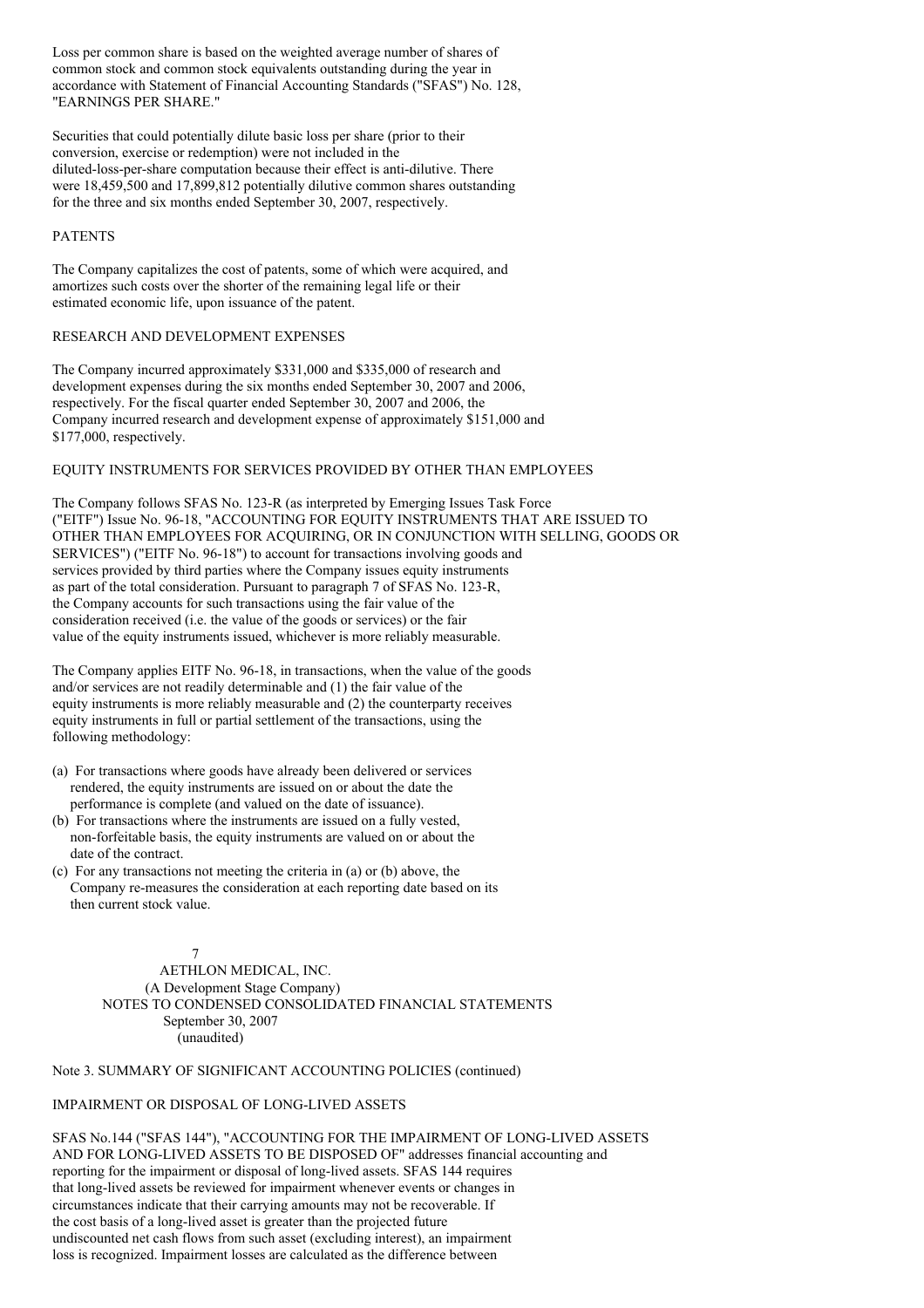the cost basis of an asset and its estimated fair value. SFAS 144 also requires companies to separately report discontinued operations and extends that reporting requirement to a component of an entity that either has been disposed of (by sale, abandonment or in a distribution to owners) or is classified as held for sale. Assets to be disposed of are reported at the lower of the carrying amount or the estimated fair value less costs to sell. Management believes that no impairment existed at or during the six months ended September 30, 2007.

# BENEFICAL CONVERSION FEATURE OF CONVERTIBLE NOTES PAYABLE

The convertible feature of certain notes payable provides for a rate of conversion that is below market value. Such feature is normally characterized as a "Beneficial Conversion Feature" ("BCF"). Pursuant to EITF Issue No. 98-5, "ACCOUNTING FOR CONVERTIBLE SECURITIES WITH BENEFICIAL CONVERSION FEATURES OR CONTINGENTLY ADJUSTABLE CONVERSION RATIO" and EITF Issue No. 00-27, "APPLICATION OF EITF ISSUE NO. 98-5 TO CERTAIN CONVERTIBLE INSTRUMENTS," the estimated fair value of the BCF is recorded in the consolidated financial statements as a discount from the face amount of the notes. Such discounts are amortized to interest expense over the term of the notes.

# DERIVATIVE LIABILITIES AND CLASSIFICATION OF WARRANT OBLIGATION

The Company evaluates free-standing instruments (or embedded derivatives) indexed to its common stock to properly classify such instruments within equity or as liabilities in its financial statements, pursuant to the requirements of the EITF Issue No. 00-19, "ACCOUNTING FOR DERIVATIVE FINANCIAL INSTRUMENTS INDEXED TO AND POTENTIALLY SETTLED IN, A COMPANY'S OWN STOCK," EITF Issue No. 01-06, "THE MEANING OF INDEXED TO A COMPANY'S OWN STOCK," EITF Issue No. 05-04, "THE EFFECT OF A LIQUIDATED DAMAGES CLAUSE ON A FREESTANDING FINANCIAL INSTRUMENT SUBJECT TO EITF Issue No. 00-19," and SFAS No. 133, "ACCOUNTING FOR DERIVATIVE INSTRUMENTS AND HEDGING ACTIVITIES," as amended. The Company's policy is to settle instruments indexed to its common shares on a first-in-first-out basis.

In the fiscal year ended March 31, 2006, the Company was obligated to register for resale the shares underlying warrants in connection with the issuance of its 10% Series A Convertible Promissory Notes. In accordance with EITF Issue No. 00-19, the value of the warrants were recorded as a liability until the registration became effective on January 20, 2006. On or about March 13, 2007, the Company determined that the effectiveness of the registration statement underlying the conversion and warrant shares associated with the 10% Series A Promissory Notes had lapsed on October 27, 2006. In accordance with EITF Issue No. 00-19, the Company reversed the accounting effect of the prior registration effectiveness and recorded a warrant liability which is required to be revalued at the end of each reporting period. At September 30, 2007, the fair value of the warrant liability was determined to be \$3,775,425 and for the six months ended September 30, 2007 a gain in the amount of approximately \$914,000 was recognized as other income as a result of the change in the fair value of such liability since March 31, 2007.

### REGISTRATION PAYMENT ARRANGEMENTS

The Company accounts for its liquidated damages on registration rights agreements in accordance with FASB Staff Position EITF Issue No. 00-19-2 "ACCOUNTING FOR REGISTRATION PAYMENT ARRANGEMENTS" which specifies that the contingent obligation to make future payments or otherwise transfer consideration under a registration payment arrangement should be separately recognized and measured in accordance with SFAS No. 5, "Accounting for Contingencies." On September 30, 2007, the Company had recorded \$238,249 of accrued liquidated damages in accounts payable and accrued liabilities on the accompanying condensed consolidated balance sheet.

8 AETHLON MEDICAL, INC. (A Development Stage Company) NOTES TO CONDENSED CONSOLIDATED FINANCIAL STATEMENTS September 30, 2007 (unaudited)

Note 3. SUMMARY OF SIGNIFICANT ACCOUNTING POLICIES (continued)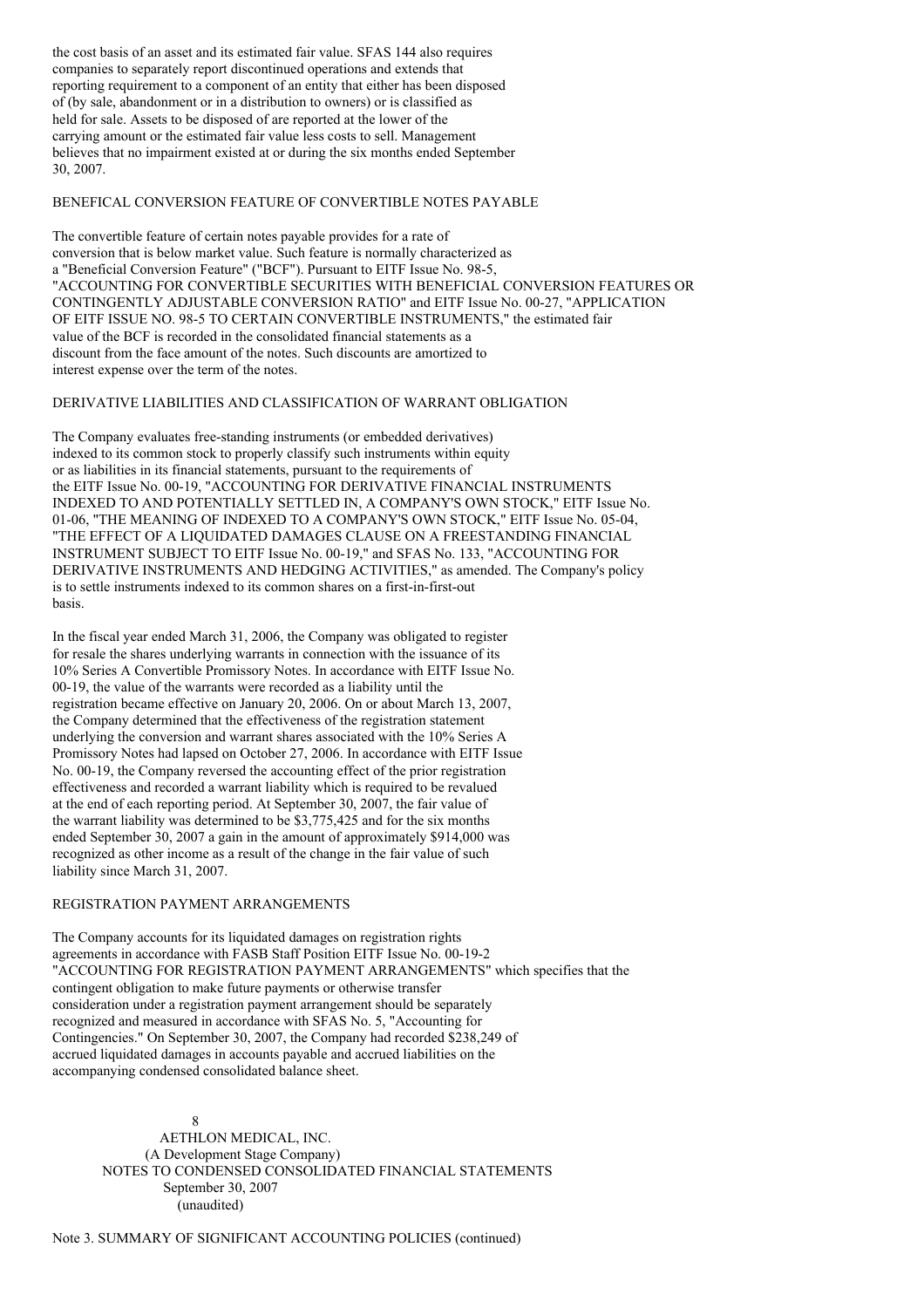### STOCK BASED COMPENSATION

Effective April 1, 2006, the Company adopted the provisions of SFAS No. 123-R, "Share-Based Payment," ("SFAS No. 123-R"). SFAS No. 123-R requires employee stock options and rights to purchase shares under stock participation plans to be accounted for under the fair value method and requires the use of an option pricing model for estimating fair value. Accordingly, share-based compensation is measured at the grant date, based on the fair value of the award. The Company previously accounted for awards granted under its equity incentive plan under the intrinsic value method prescribed by Accounting Principles Board Opinion No. 25, "ACCOUNTING FOR STOCK ISSUED TO EMPLOYEES," and related interpretations, and provided the required pro forma disclosures prescribed by SFAS No. 123, "ACCOUNTING FOR STOCK BASED COMPENSATION," as amended. The exercise price of options is generally equal to the market price of the Company's common stock (defined as the closing price as quoted on the Over-the-Counter Bulletin Board administered by Nasdaq) on the date of grant. Under the modified prospective method of adoption for SFAS No. 123-R, the compensation cost recognized by the Company beginning April 1, 2006 includes (a) compensation cost for all equity incentive awards granted prior to, but not yet vested as of April 1, 2006, based on the grant-date fair value estimated in accordance with the original provisions of SFAS No. 123, and (b) compensation cost for all equity incentive awards granted subsequent to April 1, 2006, based on the grant-date fair value estimated in accordance with the provisions of SFAS No. 123-R.

From time to time, the Company's Board of Directors grants common share purchase options or warrants to selected directors, officers, employees, consultants and advisors in payment of goods or services provided by such persons on a stand-alone basis outside of any of the Company's formal stock plans. The terms of these grants are individually negotiated and generally expire within five years from the grant date.

In August 2000, the Company adopted the 2000 Stock Option Plan ("Stock Option Plan"), which was approved by its stockholders in September 2000. The Stock Option Plan provides for the issuance of up to 500,000 options to purchase shares of common stock. Such options can be incentive options or nonstatutory options, and may be granted to employees, directors and consultants. The Stock Option Plan has limits as to the eligibility of those stockholders who own more than 10% of Company stock, as defined. The options granted pursuant to the Stock Option Plan may have exercise prices of no less than 100% of fair market value of the Company's common stock at the date of grant (incentive options), or no less than 75% of fair market value of such stock at the date of grant (nonstatutory). At September 30, 2006, the Company had granted 47,500 options under the 2000 Stock Option Plan of which 15,000 had been forfeited, with 467,500 available for future issuance. All of these options vested prior to the adoption of FAS 123-R.

The effects of share-based compensation resulting from the application of SFAS No. 123-R to options granted outside of the Company's Stock Option Plan resulted in an expense of \$69,446 for the quarter ended September 30, 2007 and \$352,951 for the six month period ended September 30, 2007. This expense was recorded as stock compensation included in payroll and related expenses in the accompanying September 30, 2007 condensed consolidated statement of operations. Share-based compensation recognized as a result of the adoption of SFAS No. 123-R as well as pro forma disclosures according to the original provisions of SFAS No. 123 for periods prior to the adoption of SFAS No. 123-R use the Binomial Lattice option pricing model for estimating fair value of options granted.

The following table summarizes the effect of share-based compensation resulting from the application of SFAS No. 123-R to options granted:

|                                                                                             | Three Months Ended Six Months Ended<br>September 30, 2007 September 30, 2007 |                  |
|---------------------------------------------------------------------------------------------|------------------------------------------------------------------------------|------------------|
| Payroll and related                                                                         | \$(69,446)                                                                   | \$(352,951)      |
| Net share-based compensation effect<br>in net loss from continuing operations $\$ (69,446)$ |                                                                              | $$$ (352,951)    |
| Basic and diluted loss per common share                                                     | S.                                                                           | (0.01)<br>(0.00) |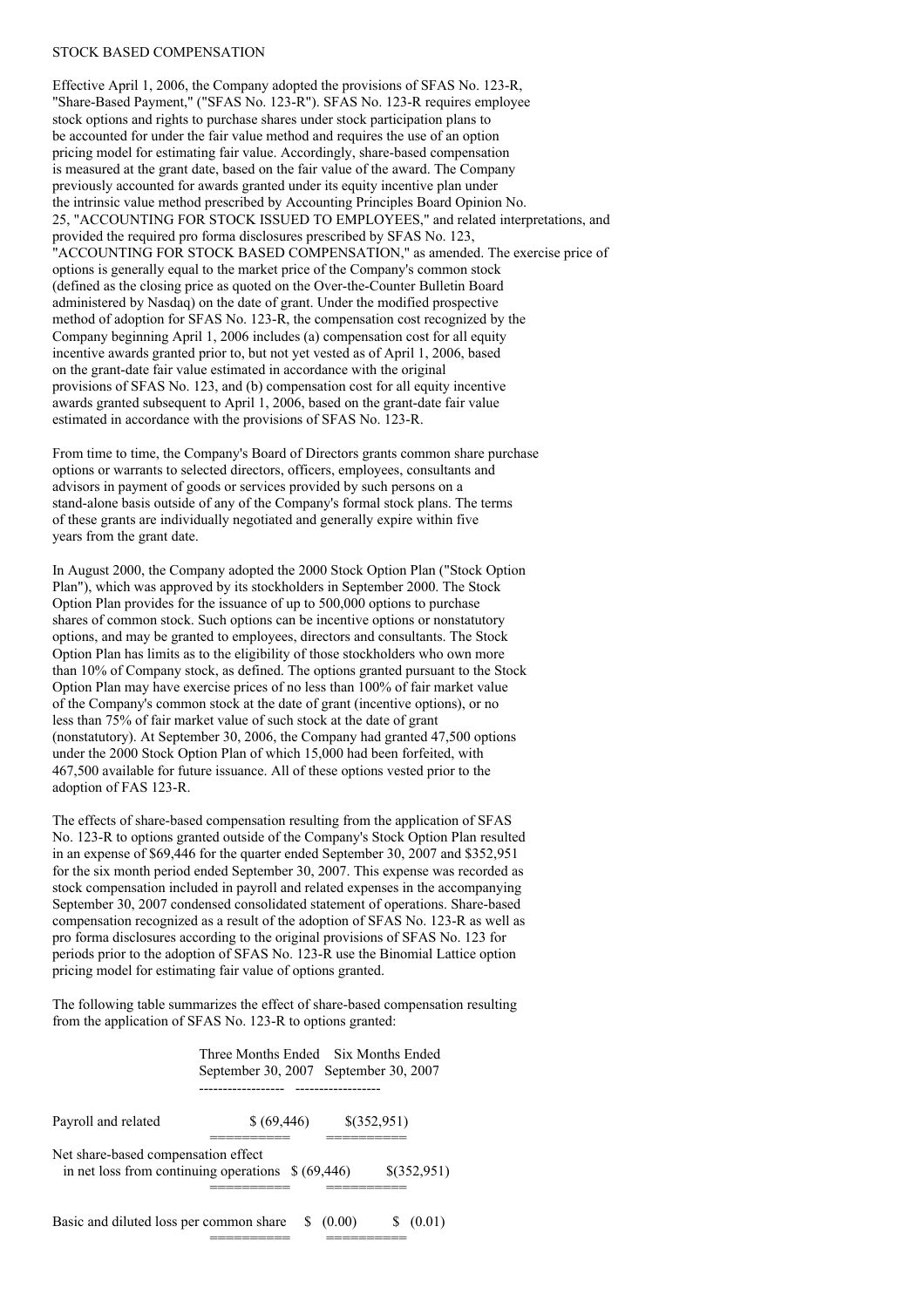# $\overline{Q}$ AETHLON MEDICAL, INC. (A Development Stage Company) NOTES TO CONDENSED CONSOLIDATED FINANCIAL STATEMENTS September 30, 2007 (unaudited)

### Note 3. SUMMARY OF SIGNIFICANT ACCOUNTING POLICIES (continued)

In accordance with SFAS No. 123-R, the Company adjusts share-based compensation on a quarterly basis for changes to the estimate of expected award forfeitures based on actual forfeiture experience. The effect of adjusting the forfeiture rate for all expense amortization after March 31, 2006 is recognized in the period the forfeiture estimate is changed. The effect of forfeiture adjustments for the six month period ended September 30, 2007 was insignificant.

The following weighted average assumptions were used in the valuation of these instruments.

|                         | Six Months Ended<br>September 30 |      |           |  |  |  |
|-------------------------|----------------------------------|------|-----------|--|--|--|
|                         | 2007                             | 2006 |           |  |  |  |
|                         |                                  |      |           |  |  |  |
| Annual dividends        | zero                             |      | zero      |  |  |  |
| Expected volatility     | 92%                              |      | 72%       |  |  |  |
| Risk free interest rate | 4.72%                            |      | 4.18%     |  |  |  |
| Expected life           | 2.14 years                       |      | 4.7 years |  |  |  |

The expected volatility is based on the historic volatility. The expected life of options granted is based on the "simplified method" described in the SEC's Staff Accounting Bulletin No. 107 due to changes in the vesting terms and contractual life of current option grants compared to the Company's historical grants. Options outstanding that have vested and are expected to vest as of September 30, 2007 are as follows:

|                            | Weighted<br>Weighted Average<br>Average Remaining Aggregate                      |  |         |                          |  |  |  |
|----------------------------|----------------------------------------------------------------------------------|--|---------|--------------------------|--|--|--|
|                            | Number of Exercise Contractual Intrinsic<br>Shares Price Term in Years Value (1) |  |         |                          |  |  |  |
| Vested<br>Expected to vest | 9,702,393 \$ 0.38<br>2,001,667 0.33 8.85                                         |  | 5.27    | \$2,817,804<br>\$572,317 |  |  |  |
| Total                      | ---------<br>11,704,060                                                          |  | ------- | \$3,390,121              |  |  |  |

(1) These amounts represent the difference between the exercise price and \$0.62, the closing market price of the Company's common stock on September 28, 2007 as quoted on the Over-the-Counter Bulletin Board under the symbol "AEMD.OB" for all in-the-money options outstanding.

### 10

AETHLON MEDICAL, INC. (A Development Stage Company) NOTES TO CONDENSED CONSOLIDATED FINANCIAL STATEMENTS September 30, 2007 (unaudited)

Note 3. SUMMARY OF SIGNIFICANT ACCOUNTING POLICIES (continued)

Additional information with respect to stock option activity is as follows:

Outstanding Options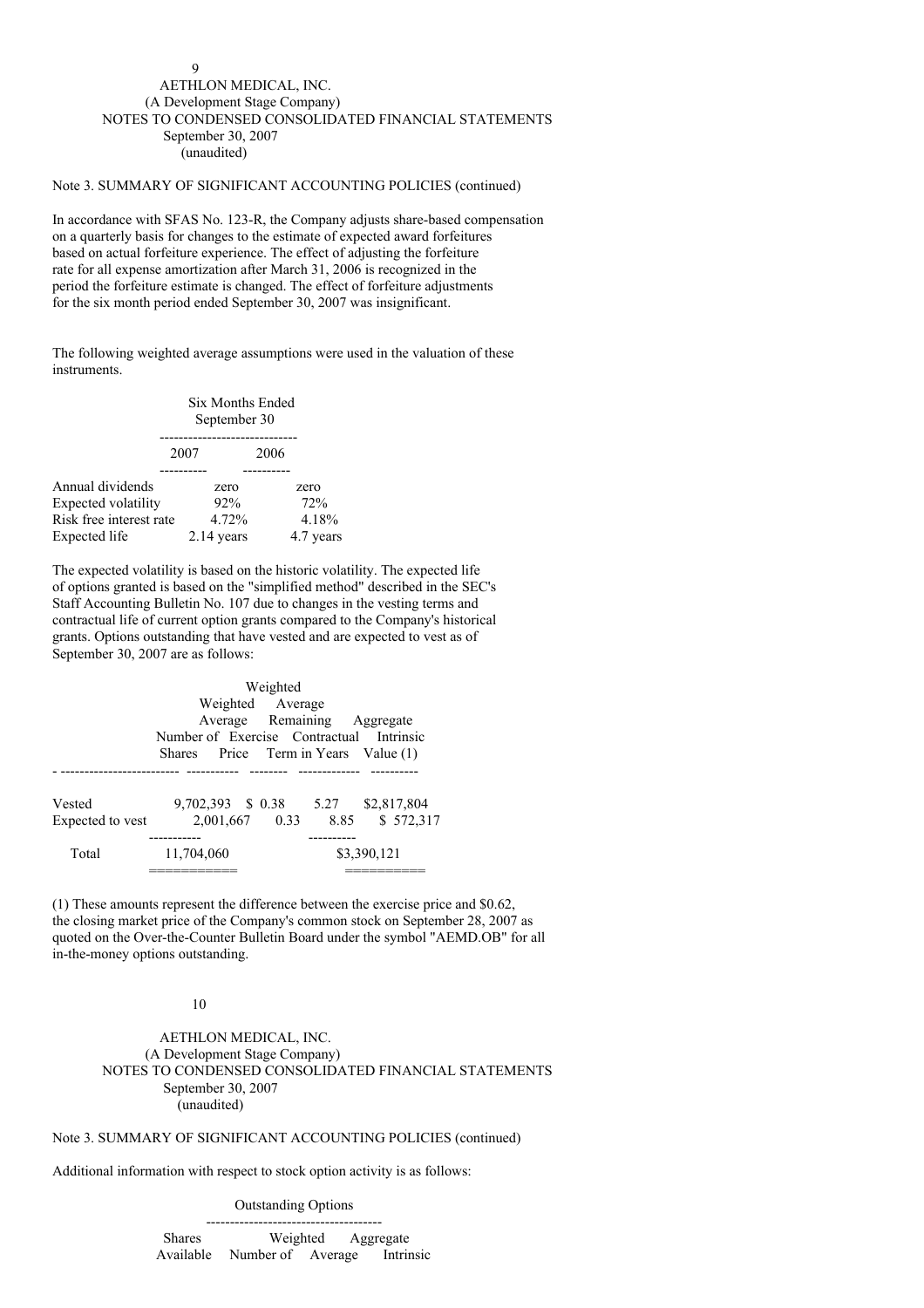|                                             |           | for Grant Shares Exercise Price Value (1) |        |             |
|---------------------------------------------|-----------|-------------------------------------------|--------|-------------|
| March 31, 2007                              |           | 467,500 9,204,060                         | \$0.38 | \$3,802,324 |
| <b>Grants</b><br>Exercises<br>Cancellations | 2,500,000 | \$0.36                                    |        |             |
| September 30, 2007                          |           | 467,500 11,704,060                        | \$0.38 | \$2,808,974 |
| Options exerciseable at:<br>March 31, 2007  |           | 8,369,060                                 | \$0.39 |             |
| September 30, 2007                          |           | 9,702,393                                 | \$0.38 |             |

(1) Represents the difference between the exercise price and the March 31, 2007 or September 28, 2007 market price of the Company's common stock, which was \$0.74 and \$0.62, respectively.

At September 30, 2007, there was approximately \$513,000 of unrecognized compensation cost related to share-based payments which is expected to be recognized over a weighted average period of 1.62 years

# INCOME TAXES

Under SFAS 109, "ACCOUNTING FOR INCOME TAXES," deferred tax assets and liabilities are recognized for the future tax consequences attributable to the difference between the consolidated financial statements and their respective tax basis. Deferred income taxes reflect the net tax effects of (a) temporary differences between the carrying amounts of assets and liabilities for financial reporting purposes and the amounts reported for income tax purposes, and (b) tax credit carryforwards. The Company records a valuation allowance for deferred tax assets when, based on management's best estimate of taxable income (if any) in the foreseeable future, it is more likely than not that some portion of the deferred tax assets may not be realized.

# SIGNIFICANT RECENT ACCOUNTING PRONOUNCEMENTS

In June 2006, the FASB issued FASB Interpretation ("FIN") No. 48, "ACCOUNTING FOR UNCERTAINTY IN INCOME TAXES, AN INTERPRETATION OF FASB STATEMENT No. 109." FIN No. 48 establishes a single model to address accounting for certain tax positions. FIN No. 48 clarifies the accounting for income taxes by prescribing a minimum recognition threshold a tax position is required to meet before being recognized in the financial statements. FIN No. 48 also provides guidance on derecognition measurement, classification, interest and penalties, accounting in interim periods, disclosure and transition.

The Company adopted the provisions of FIN No. 48 on April 1, 2007. Upon adoption, the Company recognized no adjustment in the amount of unrecognized tax benefits. As of the date of adoption the Company had no unrecognized tax benefits. The Company's policy is to recognize interest and penalties that would be assessed in relation to the settlement of unrecognized tax benefits as a component of income tax expense. The Company has recognized approximately \$36,000 in penalties and interest upon the adoption of FIN No. 48.

The Company and it subsidiaries are subject to federal income tax. With few exceptions, the Company is no longer subject to U.S. federal income tax examination for years before 2000; state and local tax examinations before 2000. However, to the extent allowed by law, the tax authorities may have the right to examine prior periods where net operating losses were generated and carried forward, and make adjustments up to the amount of the net operating loss carryforward amount.

> 11 AETHLON MEDICAL, INC. (A Development Stage Company) NOTES TO CONDENSED CONSOLIDATED FINANCIAL STATEMENTS September 30, 2007 (unaudited)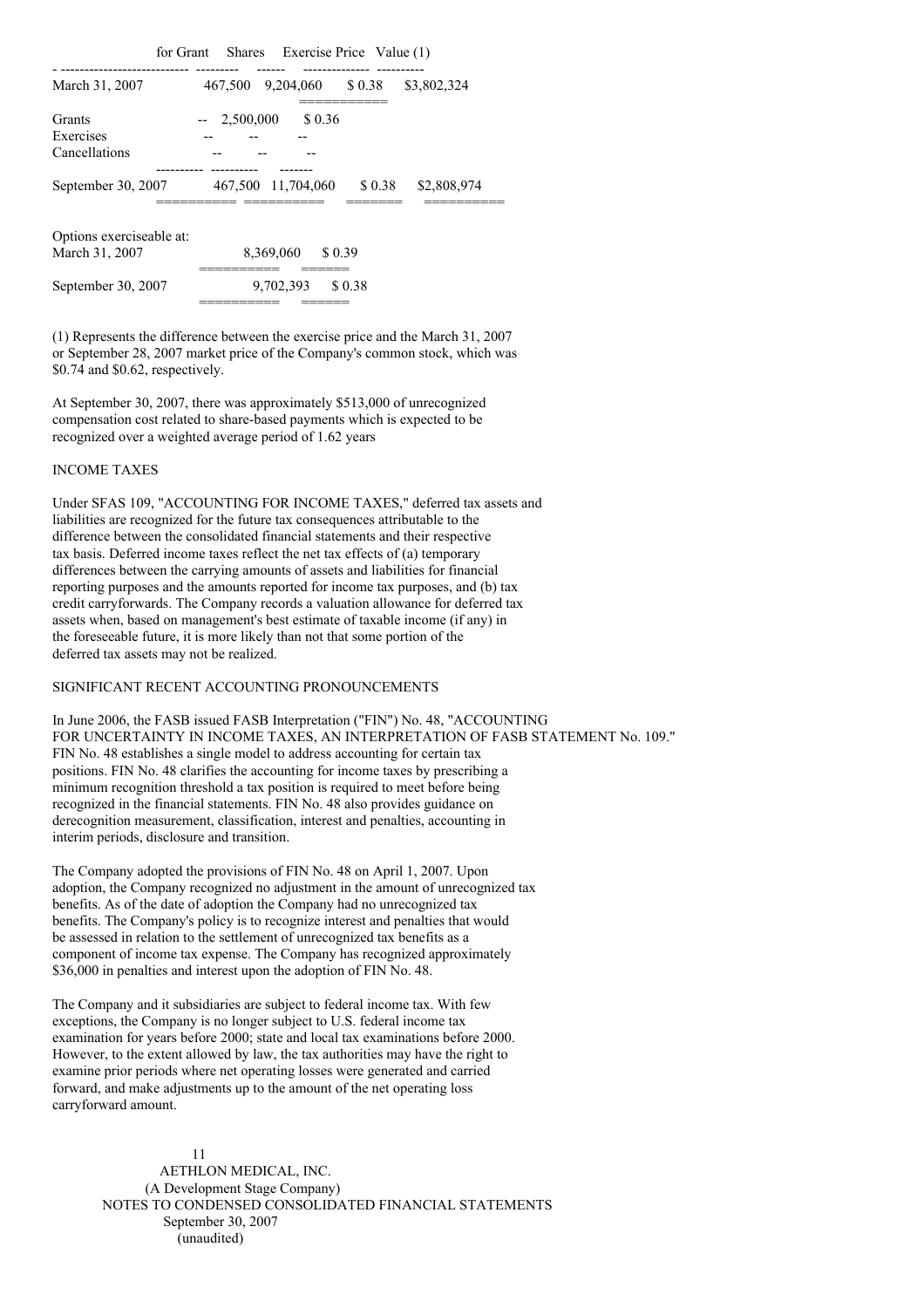Note 3. SUMMARY OF SIGNIFICANT ACCOUNTING POLICIES (continued)

The Company is not currently under Internal Revenue Service (IRS), state, local or foreign jurisdiction tax examinations.

For the quarter and six-month periods ended September 30, 2007, the Company recorded no income tax provision.

In September 2006, the FASB issued SFAS No. 157, "FAIR VALUE MEASUREMENTS," which defines fair value, establishes a framework for measuring fair value in accordance with GAAP, and expands disclosures about fair value measurements. SFAS No. 157 simplifies and codifies related guidance within GAAP, but does not require any new fair value measurements. The guidance in SFAS No. 157 applies to derivatives and other financial instruments measured at estimated fair value under SFAS No. 133 and related pronouncements. SFAS No. 157 is effective for financial statements issued for fiscal years beginning after November 15, 2007, and interim periods within those fiscal years. Management has not yet evaluated the effects of the adoption of SFAS No 157 on future consolidated financial statements.

In February 2007, the FASB issued SFAS No. 159, "THE FAIR VALUE OPTION FOR FINANCIAL ASSETS AND FINANCIAL LIABILITIES." SFAS No. 159 allows entities to choose, at specified election dates, to measure eligible financial assets and liabilities at fair value that are not otherwise required to be measured at fair value. If the Company elects the fair value option for an eligible item, changes in that item's fair value in subsequent reporting periods must be recognized in current earnings. SFAS No. 159 is effective for fiscal years beginning after November 15, 2007. Management has not yet evaluated the effects of the adoption of SFAS No 159 on future consolidated financial statements.

Other recent accounting pronouncements issued by the FASB (including its Emerging Issues Task Force), the American Institute of Certified Public Accountants, and the Securities and Exchange Commission did not or are not believed by management to have a material impact on the Company's present or future consolidated financial statements.

# NOTE 4. NOTES PAYABLE

At September 30, 2007, the Company had \$502,500 in principal amount of notes payable outstanding with fourteen noteholders.

The Company is currently in default on \$502,500 of amounts owed under various unsecured notes payable and is currently seeking other financing arrangements to retire all past due notes. At September 30, 2007 the Company had accrued interest in the amount of \$385,848 associated with these defaulted notes payable.

On July 13, 2007, in exchange for \$60,000, the Company issued the Phillip A Ward Trust a 12% Convertible Note, with accrued interest due at Maturity on July 13, 2008. The face value of the note is convertible at a \$0.50 conversion price into 120,000 restricted shares of common stock.

At September 30, 2007, the Company had \$1,110,000 in principal amount of convertible notes payable outstanding, net of \$1,030,239 discount, held by six noteholders. The \$1,030,000 discount is comprised of \$29,921 in unamortized BCF discount and \$1,000,000 in unamortized discount attributable to the valuation of warrant rights associated with the issuance of convertible notes. At September 30, 2007, the Company had accrued interest in the amount of \$243,623 Associated with these convertible notes payable.

# NOTE 5. EQUITY TRANSACTIONS

In April 2007, the Company issued 30,617 shares of restricted common stock as the result of a cashless exercise of 80,000 warrants held by a former noteholder.

In April 2007, the Company issued 15,152 shares of restricted common stock at \$0. 33 per share in payment of an option agreement valued at \$5,000. This transaction was exempt from registration pursuant to Section 4(2) of the Securities Act of 1933.

In April 2007, the Company issued 8,651 shares of common stock pursuant to the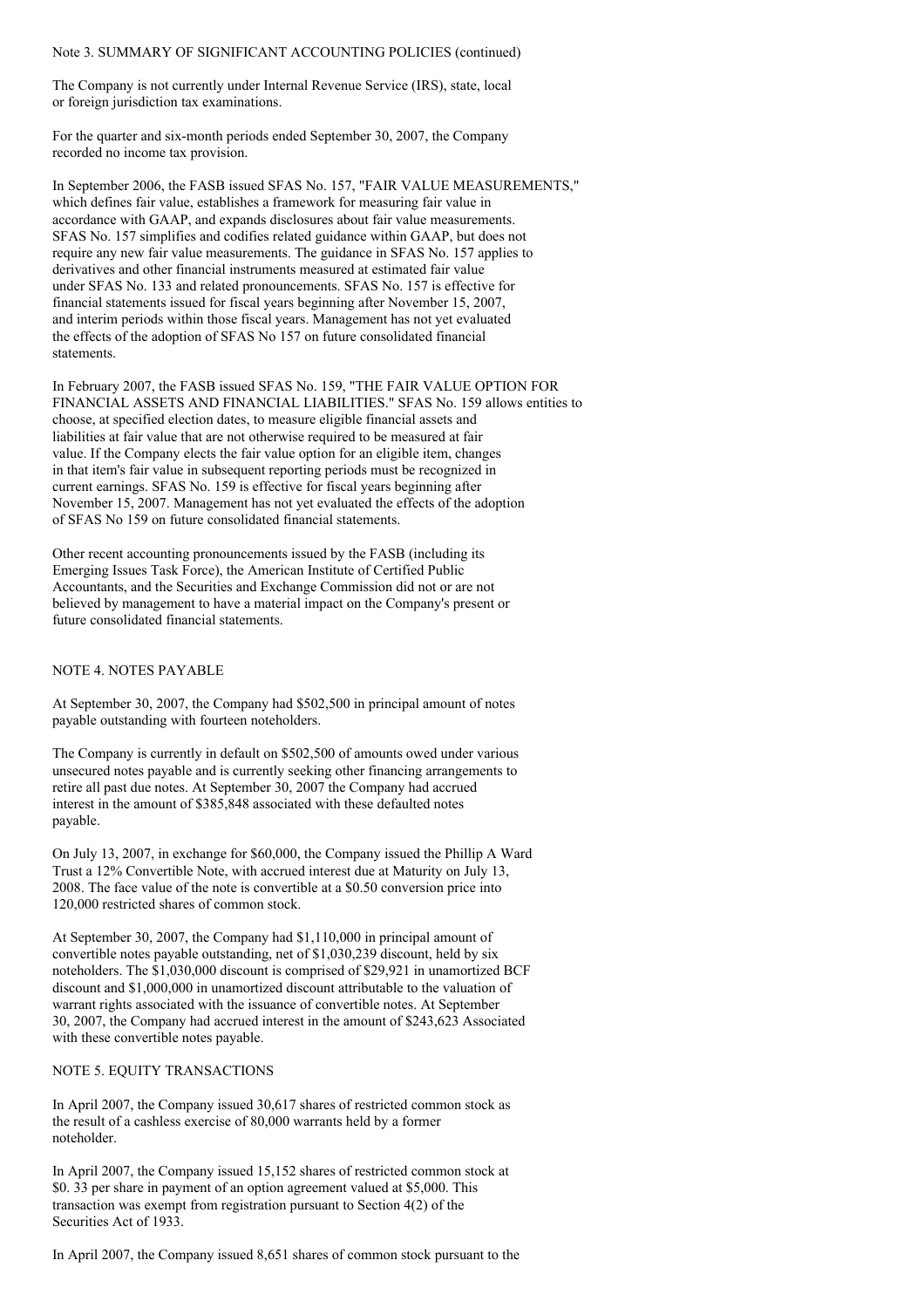Company's S-8 registration statement covering the Company's 2003 Consultant Stock Plan at \$0.58 per share in payment for regulatory affairs consulting services to the Company valued at \$5,000 based on the value of the services.

In April 2007, the Company issued 3,937 shares of common stock pursuant to the Company's S-8 registration statement covering the Company's 2003 Consultant Stock Plan at \$0.76 per share in payment for regulatory affairs consulting services to the Company valued at \$3,000 based on the value of the services.

> 12 AETHLON MEDICAL, INC. (A Development Stage Company) NOTES TO CONDENSED CONSOLIDATED FINANCIAL STATEMENTS September 30, 2007 (unaudited)

Note 5. EQUITY TRANSACTIONS (continued)

In May 2007, the Company issued 13,124 shares of common stock pursuant to the Company's S-8 registration statement covering the Company's 2003 Consultant Stock Plan at \$0.76 per share in payment for regulatory affairs consulting services to the Company valued at \$10,000 based on the value of the services.

In May 2007, the Company issued 5,155 shares of common stock pursuant to the Company's S-8 registration statement covering the Company's 2003 Consultant Stock Plan at \$0.58 per share in payment for regulatory affairs consulting services to the Company valued at \$3,000 based on the value of the services.

In June 2007, the Company issued 41,999 shares of restricted common stock at between \$0.30 and \$0.74 per share in payment for investor relations services to the Company valued at \$20,000 based on the value of the services.

In June 2007, the Company issued 17,526 shares of common stock pursuant to the Company's S-8 registration statement covering the Company's 2003 Consultant Stock Plan at \$0.58 per share in payment for regulatory affairs consulting services to the Company valued at \$10,200 based on the value of the services.

In June 2007, the Company issued 5,155 shares of common stock pursuant to the Company's S-8 registration statement covering the Company's 2003 Consultant Stock Plan at \$0.58 per share in payment for regulatory affairs consulting services to the Company valued at \$3,000 based on the value of the services.

In June 2007, the Company issued 10,174 shares of common stock pursuant to the Company's S-8 registration statement covering the Company's 2003 Consultant Stock Plan at \$0.63 per share in payment for regulatory affairs consulting services to the Company valued at \$6,450 based on the value of the services.

In August 2007, the Company issued 1,630,000 shares of common stock for cash proceeds of \$815,000 (\$757,950 net of commissions). The shares were issued to accredited investors in the form of Units comprised of two shares of common stock and one three-year warrant to acquire common stock at an exercise price of \$0.50. The offering price of each Unit was \$1.00.

In August 2007, the Company issued 14,827 shares of common stock pursuant to the Company's S-8 registration statement covering the Company's 2003 Consultant Stock Plan at \$0.60 per share in payment of grant writing consulting services to the Company valued at \$10,500 based upon the value of the services.

In August 2007, the Company issued 71,045 shares of common stock pursuant to the Company's S-8 registration statement covering the Company's 2003 Consultant Stock Plan at \$0.24 per share in payment for outstanding liabilities related to regulatory consulting services to the Company valued at \$17,051 based upon the value of the services provided.

In August 2007, the Company issued 13,017 shares of common stock pursuant to the Company's S-8 registration statement covering the Company's 2003 Consultant Stock Plan at \$0.49 per share in payment for regulatory consulting services to the Company valued at \$6,413 based upon the value of the services provided.

In August 2007, the Company issued 103,106 shares of common stock pursuant to the Company's S-8 registration statement covering the Company's 2003 Consultant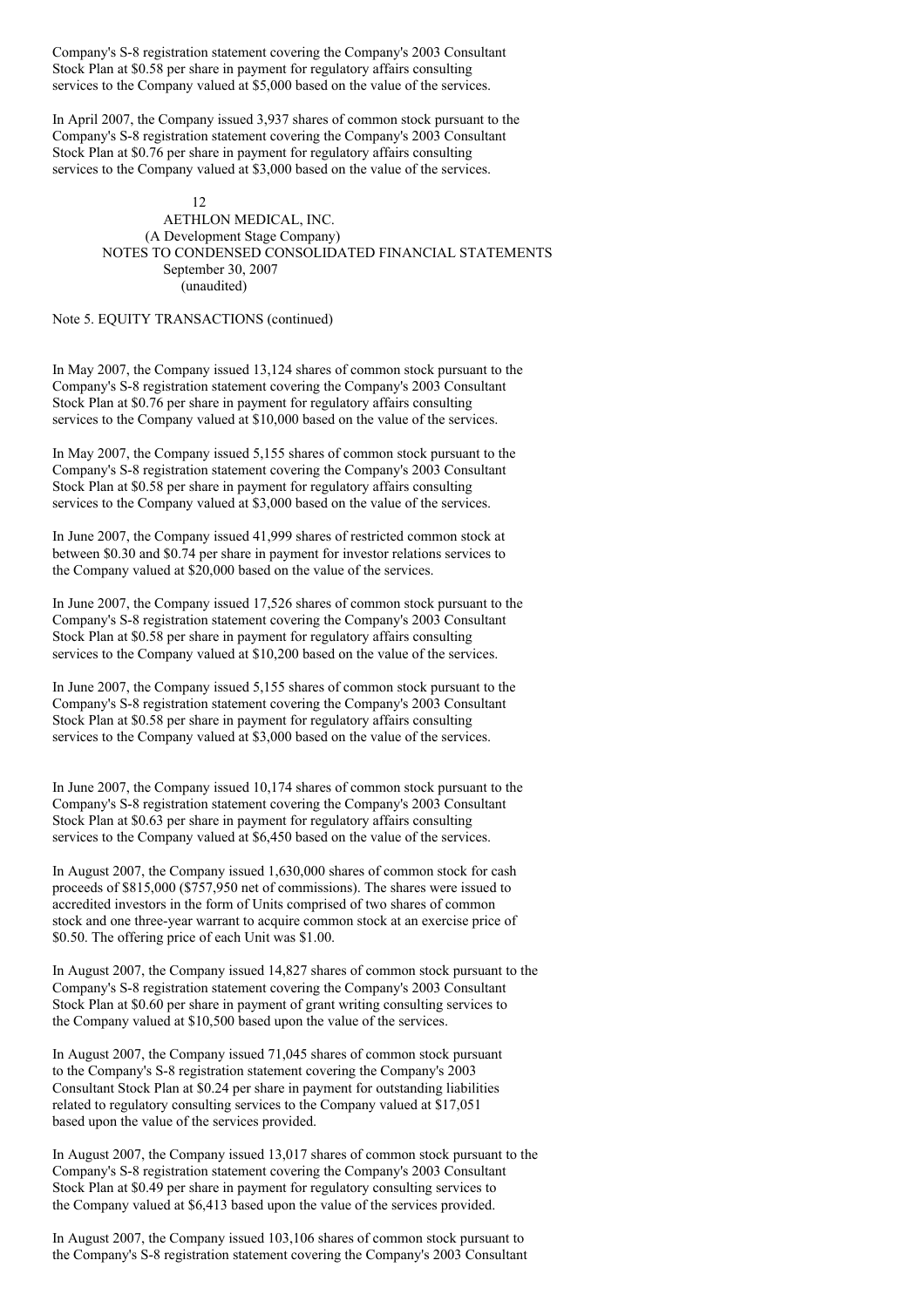Stock Plan at \$0.59 per share in payment of legal fees related to general corporate legal services to the Company valued at \$62,894 based upon the value of the services provided.

In August 2007, the Company issued 21,020 shares of restricted common stock at prices between \$0.68 and \$0.78 per share in payment for investor relations services to the Company valued at \$15,000 based on the value of the services.

In August 2007, the Company issued 8,264 shares of common stock pursuant to the Company's S-8 registration statement covering the Company's 2003 Consultant Stock Plan at prices between \$0.68 and \$0.78 per share in payment for regulatory affairs consulting services to the Company valued at \$6,000 based on the value of the services.

In September 2007, the Company issued 14,000 shares of common stock to an accredited investor at \$0.50 per share in payment of commissions related to the August Private Placement transaction valued at \$7,000 based upon the value of services provided.

In September 2007, the Company issued 5,294 shares of common stock pursuant to the Company's S-8 registration statement covering the Company's 2003 Consultant Stock Plan at \$0.68 per share in payment for regulatory affairs consulting services to the Company valued at \$3,600 based on the value of the services provided.

> 13 AETHLON MEDICAL, INC. (A Development Stage Company) NOTES TO CONDENSED CONSOLIDATED FINANCIAL STATEMENTS September 30, 2007 (unaudited)

# NOTE 6. COMMITMENTS AND CONTINGENCIES

### LEGAL MATTERS

From time to time, claims are made against the Company in the ordinary course of business, which could result in litigation. Claims and associated litigation are subject to inherent uncertainties and unfavorable outcomes could occur, such as monetary damages, fines, penalties or injunctions prohibiting the Company from selling one or more products or engaging in other activities. The occurrence of an unfavorable outcome in any specific period could have a material adverse effect on the Company's results of operations for that period or future periods. The Company is not presently a party to any pending or threatened legal proceedings.

14

# ITEM 2. MANAGEMENT'S DISCUSSION AND ANALYSIS OR PLAN OF OPERATION

The following discussion of Aethlon Medical's financial condition and results of operations should be read in conjunction with, and is qualified in its entirety by the condensed consolidated financial statements and notes thereto, included in Item 1 in this Quarterly Report on Form 10-QSB. This item contains forward-looking statements that involve risks and uncertainties. Actual results may differ materially from those indicated in such forward-looking statements.

# FORWARD LOOKING STATEMENTS

All statements, other than statements of historical fact, included in this Form 10-QSB are, or may be deemed to be, "forward-looking statements" within the meaning of Section 27A of the Securities Act of 1933, as amended ("the Securities Act"), and Section 21E of the Exchange Act. Such forward-looking statements involve assumptions, known and unknown risks, uncertainties and other factors which may cause the actual results, performance, or achievements of Aethlon Medical, Inc. ("the Company") to be materially different from any future results, performance, or achievements expressed or implied by such forward looking statements contained in this Form 10-QSB. Such potential risks and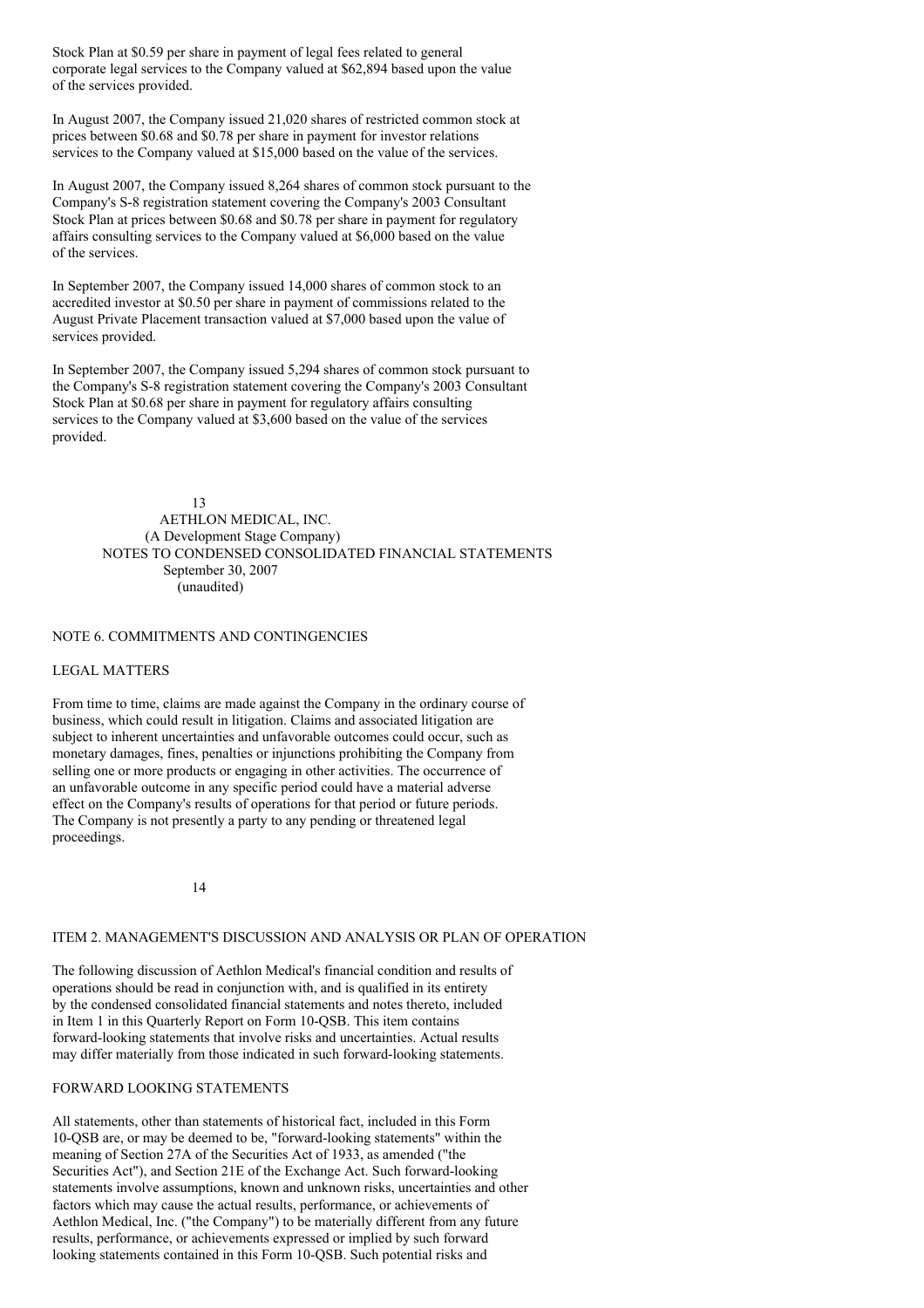uncertainties include, without limitation, completion of the Company's capital-raising activities, FDA approval of the Company's products, other regulations, patent protection of the Company's proprietary technology, product liability exposure, uncertainty of market acceptance, competition, technological change, and other risk factors detailed herein and in other of the Company's filings with the Securities and Exchange Commission. The forward-looking statements are made as of the date of this Form 10-QSB, and the Company assumes no obligation to update the forward-looking statements, or to update the reasons actual results could differ from those projected in such forward-looking statements.

### THE COMPANY

We are a developmental stage medical device company focused on expanding the applications of our Hemopurifier(R) platform technology which is designed to rapidly reduce the presence of infectious viruses and other toxins from human blood. As such, we focus on developing therapeutic devices to treat acute viral conditions brought on by pathogens targeted as potential biological warfare agents and chronic viral conditions including HIV/AIDS and Hepatitis-C. The Hemopurifier(R) combines the established scientific technologies of hemodialysis and affinity chromatography as a means to mimic the immune system's response of clearing viruses and toxins from the blood before cell and organ infection can occur. The Hemopurifier(R) cannot cure these afflictions but can lower viral loads and allow compromised immune systems to overcome otherwise serious or fatal medical conditions.

# WHERE YOU CAN FIND MORE INFORMATION

We are subject to the informational requirements of the Securities Exchange Act and must file reports, proxy statements and other information with the SEC. The reports, information statements and other information we file with the Commission can be inspected and copied at the Commission Public Reference Room, 450 Fifth Street, N.W. Washington, D.C. 20549. You may obtain information on the operation of the Public Reference Room by calling the SEC at (800) SEC-0330. The Commission also maintains a Web site (http://www.sec.gov) that contains reports, proxy, and information statements and other information regarding registrants, like us, which file electronically with the Commission. the Company's headquarters are located at 3030 Bunker Hill Street, Suite 4000, San Diego, CA 92109. Our phone number at that address is (858) 459-7800. Its Web site is maintained at http://www.aethlonmedical.com.

### RESULTS OF OPERATIONS

# THREE MONTHS ENDED SEPTEMBER 30, 2007 COMPARED TO THE THREE MONTHS ENDED SEPTEMBER 30, 2006

#### Operating Expenses

Consolidated operating expenses for the three months ended September 30, 2007 were approximately \$690,000 in comparison with approximately \$535,000 for the comparable quarter a year ago. The increase of approximately \$155,000, or 29% was comprised of increases in Payroll & Related and Professional expenses of approximately \$94,000 and \$87,000, respectively, offset by a decrease in overall General and Administrative expense of approximately \$26,000.

15

# ITEM 2. MANAGEMENT'S DISCUSSION AND ANALYSIS OR PLAN OF OPERATION (continued)

Payroll & Related expenses increased by approximately \$94,000 or 45% from the prior period one year ago. The primary reason for this was the recognition of increased stock option related expense. Professional expenses increased approximately \$88,000 or 53% due to increases in legal expense of approximately \$79,000, increases in patent related legal expense of approximately \$7,000 and net increases in other administrative expenses of approximately \$2,000. General and administrative expenses decreased approximately \$26,000 or 16% as compared to the prior quarter one year ago. This decrease was comprised of approximate decreases in financial conference expense of \$19,000, travel expense of \$13,000 and all other administrative expense of \$8,000, offset by an increase in lab supplies of approximately \$14,000.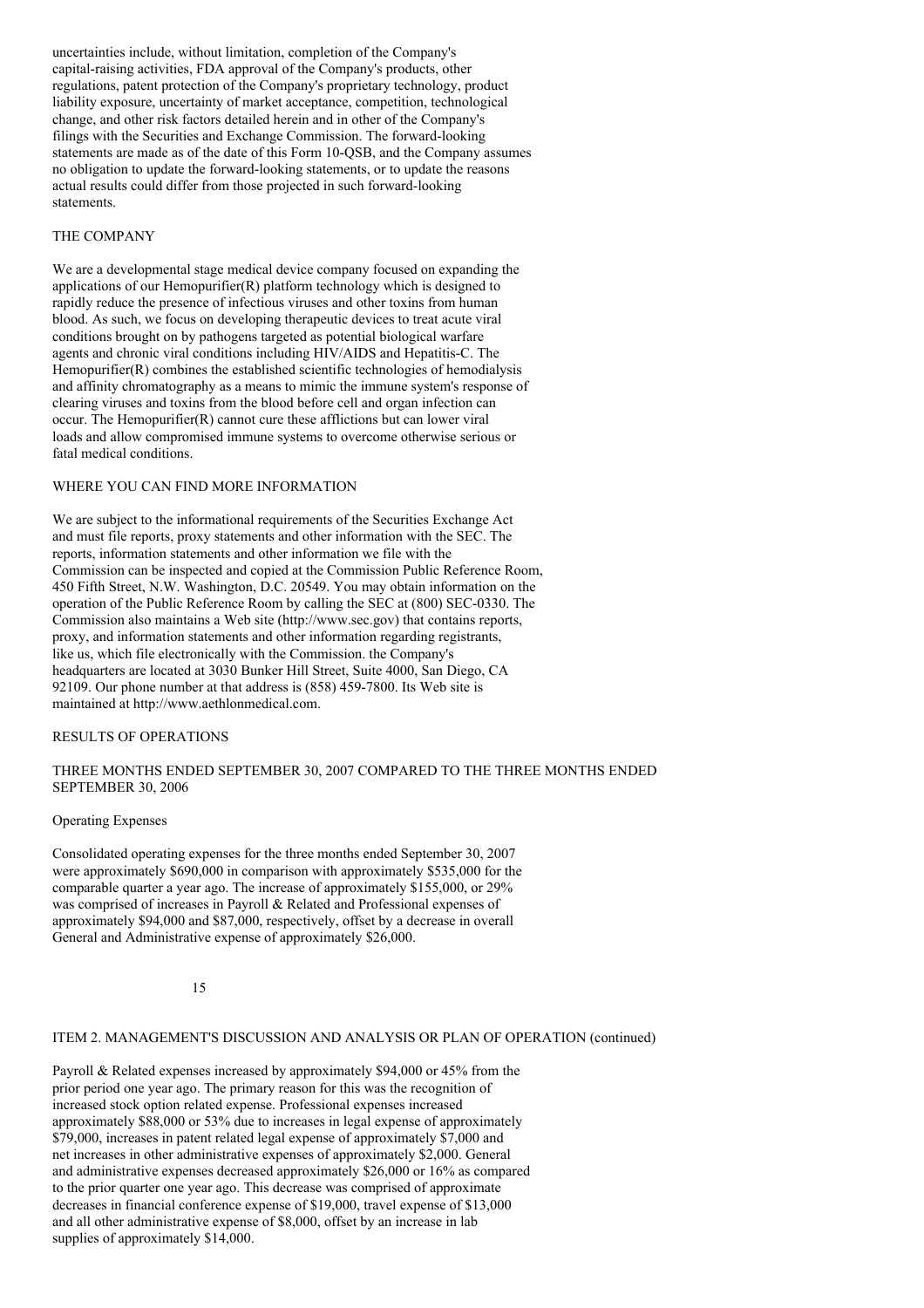### Other Expense

Other expenses decreased by approximately \$527,000 or 569% as compared to the prior quarter one year ago. This decrease was comprised of a non-cash reduction in the fair value of warrant liability of approximately \$492,000, an approximate \$17,000 reduction in interest expense and a decrease of approximately \$18,000 in other expenses. Interest expense was reduced because the BCF associated with the Company's 10% Series A Convertible Promissory Notes ("Notes") was fully amortized to interest expense prior to the current fiscal quarter. The warrant liability is also related to the Notes and it is required to be revalued at the end of each reporting period until effective registration of the shares underlying the Notes and related Warrants becomes effective.

### Net Loss

The Company recorded a consolidated net loss of approximately \$255,000 and \$628,000 for the quarters ended September 30, 2007 and 2006, respectively. The decreased net loss of approximately 59% was primarily attributable to the change in the fair value of the warrant liability offset by increased operating expenses.

Basic and diluted loss per common share were (\$0.01) for the three month period ended September 30, 2007 compared to (\$0.02) for the same period ended September 30, 2006. This reduction in loss per share was primarily a result of the greater number of common shares outstanding during the three month period ended September 30, 2007, as compared to the three month period ended September 30, 2006 and the significant benefit recognized attributable to the change in fair value of the warrant liability.

SIX MONTHS ENDED SEPTEMBER 30, 2007 COMPARED TO THE SIX MONTHS ENDED SEPTEMBER 30, 2006

### Operating Expenses

Consolidated operating expenses were approximately \$1,561,000 for the six months ended September 30, 2007, versus approximately \$1,039,000 for the comparable period ended September 30, 2006. The increase of approximately \$522,000, or 50%, is a result of approximate increases in Professional expenses of \$74,000, Payroll expenses of \$431,000 and General and Administrative expenses \$17,000.

For the comparable six-month periods, Professional Fees increased approximately \$74,000 or 20%, Payroll expenses increased approximately \$431,000 or 110% and General and Administrative expenses increase approximately \$17,000 or 6%.

The Professional expense increase is comprised of an increase in legal fees of approximately \$137,000, offset by approximate decreases of \$29,000 in scientific consulting fees, \$26,000 in investor relations expenses, \$6,000 in directors' fees and \$2,000 in accounting services as compared to the prior period.

The Payroll and related expense increase is comprised of approximately \$77,000 of increases in payroll expense primarily a result of our having a full-time President hired in the middle of the previous period and an approximate increase in stock option compensation expense of \$354,000.

The General and Administrative expense increase is comprised of approximate increases in lab supplies of \$53,000, insurance expense of \$14,000 and utilities expense of \$12,000 offset by decreases in financial conference expense of approximately \$38,000, travel expense of \$18,000 and a reduction in all other general expenses of approximately \$6,000.

# 16

# ITEM 2. MANAGEMENT'S DISCUSSION AND ANALYSIS OR PLAN OF OPERATION (continued)

# Other Expense

Other expenses decreased by approximately \$977,000 or 471% as compared to the prior period one year ago. This decrease was comprised of a non-cash reduction in the fair value of warrant liability of \$914,000, an approximate \$82,000 reduction in interest expense and an increase of approximately \$18,000 in other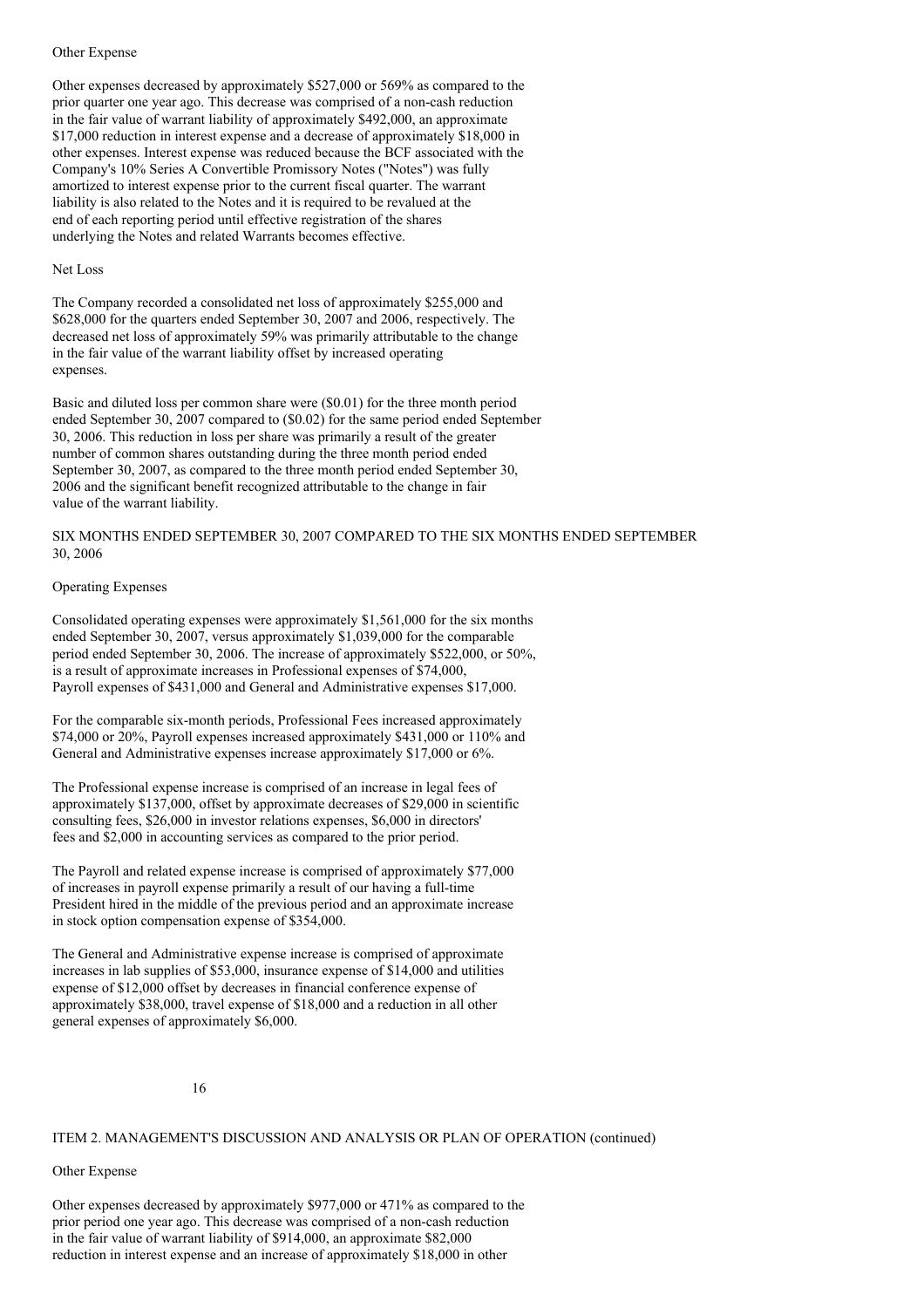expenses. Interest expense was reduced because the BCF associated with the Company's 10% Series A Convertible Promissory Notes ("Notes") was fully amortized to interest expense prior to the current fiscal period. The warrant liability is also related to the Notes and it is required to be revalued at the end of each reporting period until effective registration of the shares underlying the Notes and related Warrants becomes effective to the condensed consolidated financial statements).

### Net Loss

We recorded a consolidated net loss of \$791,251 and \$1,246,810 for the six-month periods ended September 30, 2007 and 2006, respectively. The decrease in net loss was primarily attributable to a net decrease the change in valuation of the warrant liability.

Basic and diluted loss per common share were (\$0.02) for the six month period ended September 30, 2007 compared to (\$0.05) for the same period ended September 30, 2006. This reduction in loss per share was attributable to both the greater number of common shares outstanding during the six month period ended September 30, 2007, as compared to the six-month period ended September 30, 2006, and by the decreased net loss for the six-month period ended September 30, 2007, as compared to the equivalent period one year ago.

# LIQUIDITY AND CAPITAL RESOURCES

To date, the Company has funded its capital requirements for the current operations from net funds received from the public and private sale of debt and equity securities, as well as from the issuance of common stock in exchange for services. The Company's cash position at September 30, 2007 was approximately \$180,000 compared to approximately \$440,000, at March 31, 2006, representing a decrease of approximately \$260,000. During the six months ended September 30, 2007, operating activities used net cash of approximately \$1,067,000 while the Company received gross proceeds of approximately \$818,000 from the issuance of common stock and convertible notes and purchased approximately \$4,000 of new equipment.

During the six month period ended September 30, 2007, net cash used in operating activities primarily consisted of a change in the estimated fair value of warrant liability of approximately \$914,000 and approximate net loss of \$791,000. These were offset principally by the fair market value of common stock of approximately \$194,000 issued in payment for services and approximately \$353,000 in stock-based compensation and changes in other current balance sheet accounts of approximately \$85,000.

An increase in working capital during the six months ended September 30, 2007 in the amount of approximately \$555,000 decreased the Company's negative working capital position to approximately (\$6,705,000) at September 30, 2007 as compared to a negative working capital of approximately (\$7,260,000) at March 31, 2007.

The Company's current deficit in working capital requires us to obtain funds in the short-term to be able to continue in business, and in the longer term to fund research and development on products not yet ready for market.

The Company's operations to date have consumed substantial capital without generating revenues, and will continue to require substantial capital funds to conduct necessary research and development and pre-clinical and clinical testing of Hemopurifier(R) products, and to market any of those products that receive regulatory approval. The Company does not expect to generate revenue from operations for the foreseeable future, and its ability to meet its cash obligations as they become due and payable is expected to depend for at least the next several years on its ability to sell securities, borrow funds or a combination thereof. The Company's future capital requirements will depend upon many factors, including progress with pre-clinical testing and clinical trials, the number and breadth of our programs, the time and costs involved in preparing, filing, prosecuting, maintaining and enforcing patent claims and other proprietary rights, the time and costs involved in obtaining regulatory approvals, competing technological and market developments, and management's ability to establish collaborative arrangements, effect successful commercialization strategies, marketing activities and other arrangements. The Company expects to continue to incur increasing negative cash flows and net losses for the foreseeable future, and presently requires a minimum of \$125,000 per month to sustain operations.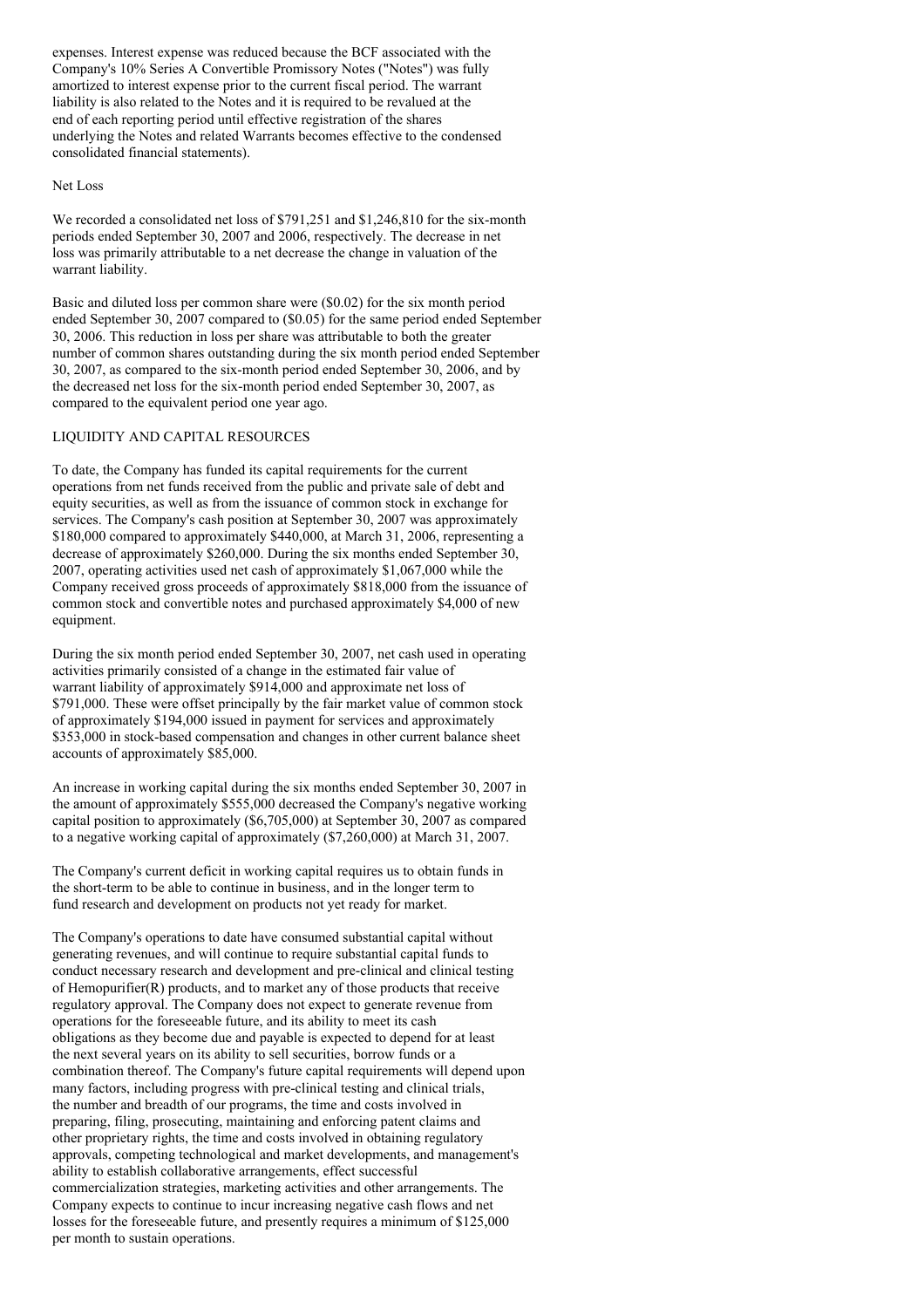Management does not believe that inflation has had or is likely to have any material impact on the Company's limited operations.

At the date of this filing, we do not have plans to purchase significant amounts of equipment or hire significant numbers of employees prior to successfully raising additional capital.

17

### ITEM 2. MANAGEMENT'S DISCUSSION AND ANALYSIS OR PLAN OF OPERATION (continued)

### PLAN OF OPERATION

The Company is a development stage medical device company that has not yet engaged in significant commercial activities. The primary focus of our resources is the advancement of our proprietary Hemopurifier(R) platform treatment technology, which is designed to rapidly reduce the presence of infectious viruses and toxins in human blood. Our focus is to prepare our Hemopurifier(R) to treat chronic viral conditions, acute viral conditions and viral-based bioterror threats in human clinical trials.

The Company plans to continue research and development activities related to our Hemopurifier $(R)$  platform technology, with particular emphasis on the advancement of our treatment for "Category A" pathogens as defined by the Federal Government under Project Bioshield and the All Hazards Preparedness Act of 2006. The Company has filed an Investigational Device Exemption ("IDE") with the FDA in order to proceed with Human safety studies of the Hemopurifier(R). Such studies, complemented by planned in-vivo and appropriate animal in-vitro studies should allow the Company to proceed to Premarket Approval ("PMA") process. The PMA process is the last major FDA hurdle in determining the safety and effectiveness of Class III medical Devices (of which the Hemopurifier(R) is one).

Subject to the availability of sufficient funding and working capital, management anticipates continuing to increase spending on research and development over the next 12 months. Additionally, associated with the Company's anticipated increase in research and development expenditures, we anticipate purchasing additional amounts of equipment during this period to support our laboratory and testing operations. Operations to date have consumed substantial capital without generating revenues, and will continue to require substantial and increasing capital funds to conduct necessary research and development and pre-clinical and clinical testing of our Hemopurifier(R) products, as well as market any of those products that receive regulatory approval. The Company does not expect to generate revenue from operations for the foreseeable future, and our ability to meet our cash obligations as they become due and payable is expected to depend for at least the next several years on our ability to sell securities, borrow funds or a combination thereof. Future capital requirements will depend upon many factors, including progress with pre-clinical testing and clinical trials, the number and breadth of our clinical programs, the time and costs involved in preparing, filing, prosecuting, maintaining and enforcing patent claims and other proprietary rights, the time and costs involved in obtaining regulatory approvals, competing technological and market developments, as well as management's ability to establish collaborative arrangements, effective commercialization, marketing activities and other arrangements. The Company expects to continue to incur increasing negative cash flows and net losses for the foreseeable future.

18

# ITEM 2. MANAGEMENT'S DISCUSSION AND ANALYSIS OR PLAN OF OPERATION (continued)

#### CRITICAL ACCOUNTING POLICIES

The preparation of condensed consolidated financial statements in conformity with accounting principles generally accepted in the United States of America requires the Company to make a number of estimates and assumptions that affect the reported amounts of assets and liabilities and disclosure of contingent assets and liabilities at the date of the financial statements. Such estimates and assumptions affect the reported amounts of expenses during the reporting period. On an ongoing basis, the Company evaluates estimates and assumptions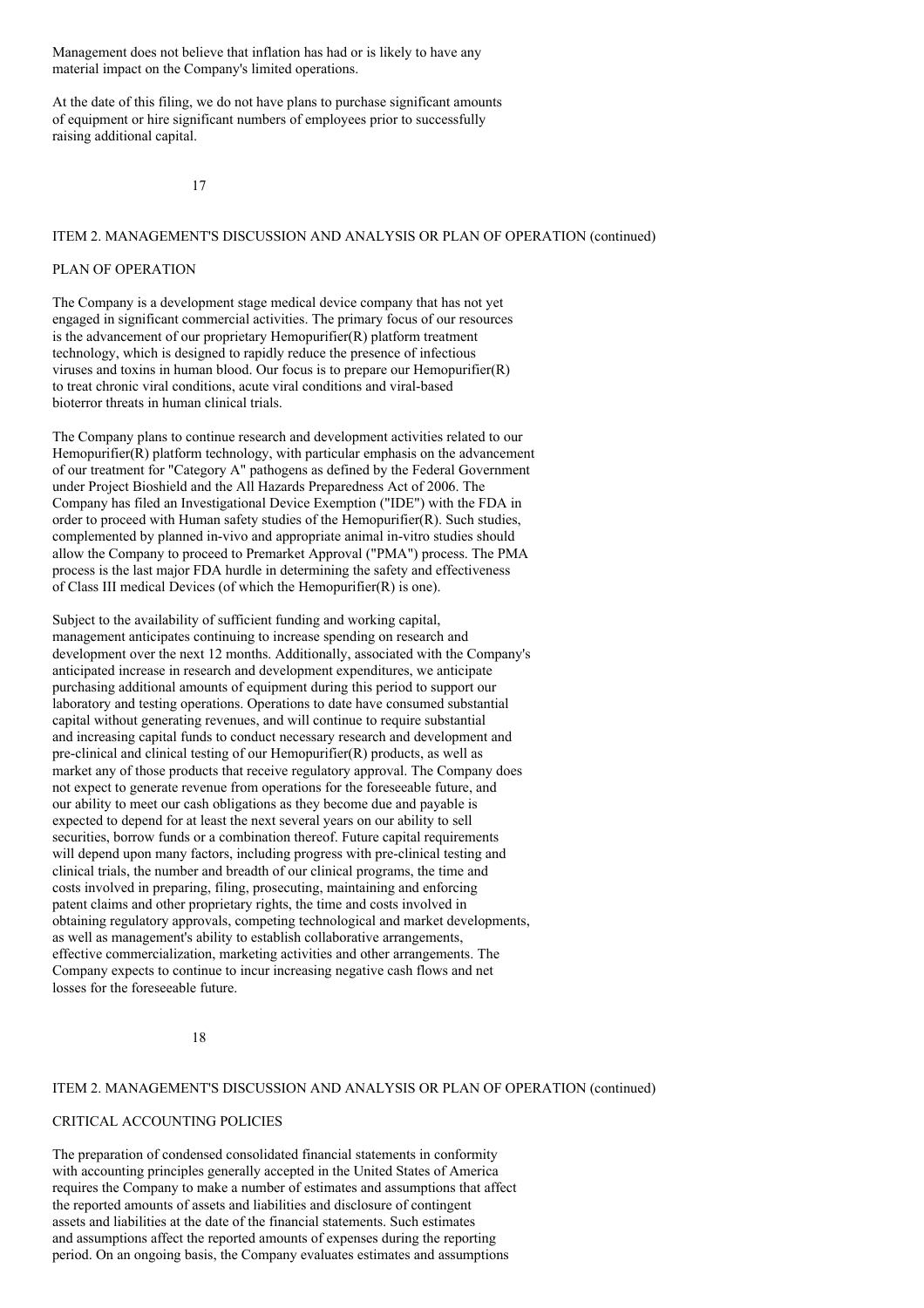based upon historical experience and various other factors and circumstances. Management believes the Company's estimates and assumptions are reasonable in the circumstances; however, actual results may differ from these estimates under different future conditions.

The Company believes that the estimates and assumptions that are most important to the portrayal of the Company's financial condition and results of operations, in that they require the most difficult, subjective or complex judgments, form the basis for the accounting policies deemed to be most critical to us. These critical accounting policies relate to stock purchase warrants issued with notes payable, beneficial conversion feature of convertible notes payable, impairment of intangible assets and long lived assets, stock compensation, classification of warrant obligation, contingencies and litigation. We believe estimates and assumptions related to these critical accounting policies are appropriate under the circumstances; however, should future events or occurrences result in unanticipated consequences, there could be a material impact on the Company's future financial conditions or results of operations.

There have been no changes to the Company's critical accounting policies as disclosed in its Form 10-KSB for the year ended March 31, 2007.

# OFF-BALANCE SHEET ARRANGEMENTS

There are no guarantees, commitments, lease and debt agreements or other agreements that could trigger an adverse change in our credit rating, earnings, cash flows or stock price, including requirements to perform under standby agreements.

# ITEM 3. CONTROLS AND PROCEDURES

Under the supervision and with the participation of Management, including our Chief Executive Officer ("CEO") and Chief Financial Officer ("CFO"), we evaluated the effectiveness of the design and operation of our disclosure controls and procedures (as defined in Rule 13a-15(e) and 15d-15(e) of the Securities Exchange Act of 1934) as of the end of the period covered by this report (the "Evaluation Date"). Based upon that evaluation, the CEO and CFO concluded that, as of September 30, 2007, our disclosure controls and procedures were effective in timely alerting them to the material information relating to us (or our consolidated subsidiaries) required to be included in our periodic filings with the SEC.

# Changes in Controls and Procedures

There were no significant changes made in our internal controls over financial reporting during the three and six month periods ended September 30, 2007 that have materially affected or are reasonably likely to materially affect these controls. Thus, no corrective actions with regard to significant deficiencies or material weaknesses were necessary.

### Limitations on the Effectiveness of Internal Control

Management, including the CEO, does not expect that our disclosure controls and procedures or our internal control over financial reporting will necessarily prevent all fraud and material errors. An internal control system, no matter how well conceived and operated, can provide only reasonable, not absolute, assurance that the objectives of the control system are met. Further, the design of a control system must reflect the fact that there are resource constraints, and the benefits of controls must be considered relative to their costs. Because of the inherent limitations on all internal control systems, no evaluation of controls can provide absolute assurance that all control issues and instances of fraud, if any, within Aethlon Medical have been detected. These inherent limitations include the realities that judgments in decision-making can be faulty, and that breakdowns can occur because of simple error or mistake. Additionally, controls can be circumvented by the individual acts of some persons, by collusion of two or more people, and/or by management override of the control. The design of any system of internal control is also based in part upon certain assumptions about the likelihood of future events, and there can be no assurance that any design will succeed in achieving its stated goals under all potential future conditions. Over time, controls may become inadequate because of changes in circumstances, and/or the degree of compliance with the policies and procedures may deteriorate. Because of the inherent limitations in a cost-effective internal control system, financial reporting misstatements due to error or fraud may occur and not be detected on a timely basis.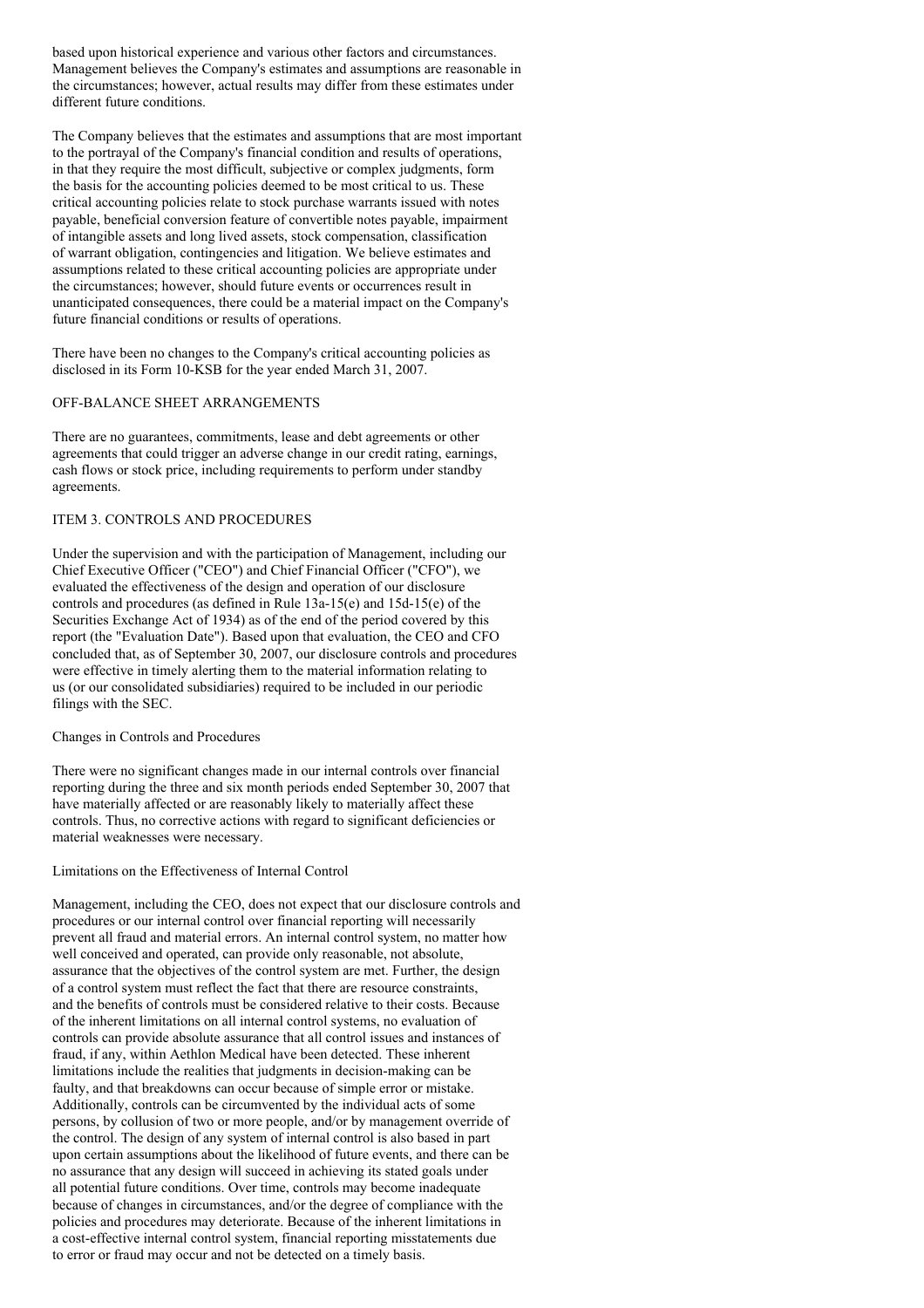### PART II

#### OTHER INFORMATION

### ITEM 1. LEGAL PROCEEDINGS

From time to time, claims are made against the Company in the ordinary course of business, which could result in litigation. Claims and associated litigation are subject to inherent uncertainties and unfavorable outcomes could occur, such as monetary damages, fines, penalties or injunctions prohibiting the Company from selling one or more products or engaging in other activities. The occurrence of an unfavorable outcome in any specific period could have a material adverse effect on the Company's results of operations for that period or future periods. The Company is not presently a party to any pending or threatened legal proceedings.

# ITEM 2. UNREGISTERED SALES OF EQUITY SECURITIES AND USE OF PROCEEDS

In April 2007, the Company issued 30,617 shares of restricted common stock as the result of a cashless exercise of 80,000 warrants held by a former noteholder. The shares were issued without registration under the Securities Act in reliance upon the exemption from registration set forth in Section 4(2).

In June 2007, the Company issued 41,999 shares of restricted common stock at between \$0.30 and \$0.74 per share in payment for investor relations services to the Company valued at \$20,000 based on the value of the services. The shares were issued without registration under the Securities Act in reliance upon the exemption from registration set forth in Section 4(2).

On July 13, 2007 the Company entered into a twelve-month 12% Convertible Note ("Note") for \$60,000 with an individual accredited investor. The Note accrues interest at 12%, payable at maturity and is convertible into the Company's Common Stock at a fixed conversion price of \$0.50 per share.

In August 2007, the Company issued 1,630,000 shares of common stock for cash proceeds of \$815,000 (\$757,950 net of commissions). The shares were issued to accredited investors in the form of Units comprised of two shares of common stock and one three-year warrant to acquire common stock at an exercise price of \$0.50. The offering price of each Unit was \$1.00.

In August 2007, the Company issued 21,020 shares of restricted common stock at prices between \$0.68 and \$0.78 per share in payment for investor relations services to the Company valued at \$15,000 based on the value of the services.

In September 2007, the Company issued 14,000 shares of common stock to an accredited investor at \$0.50 per share in payment of commissions related to the August Private Placement transaction valued at \$7,000 based upon the value of services provided.

### ITEM 3. DEFAULTS UPON SENIOR SECURITIES

As of the date of this report, various promissory and convertible notes payable in the aggregate principal amount of \$502,500 have reached maturity and are past due. The Company is continually reviewing other financing arrangements to retire all past due notes. At September 30, 2007 the Company had accrued interest in the amount of \$385,848 associated with these notes and accrued liabilities payable.

### ITEM 4. SUBMISSION OF MATTERS TO A VOTE OF SECURITY HOLDERS

None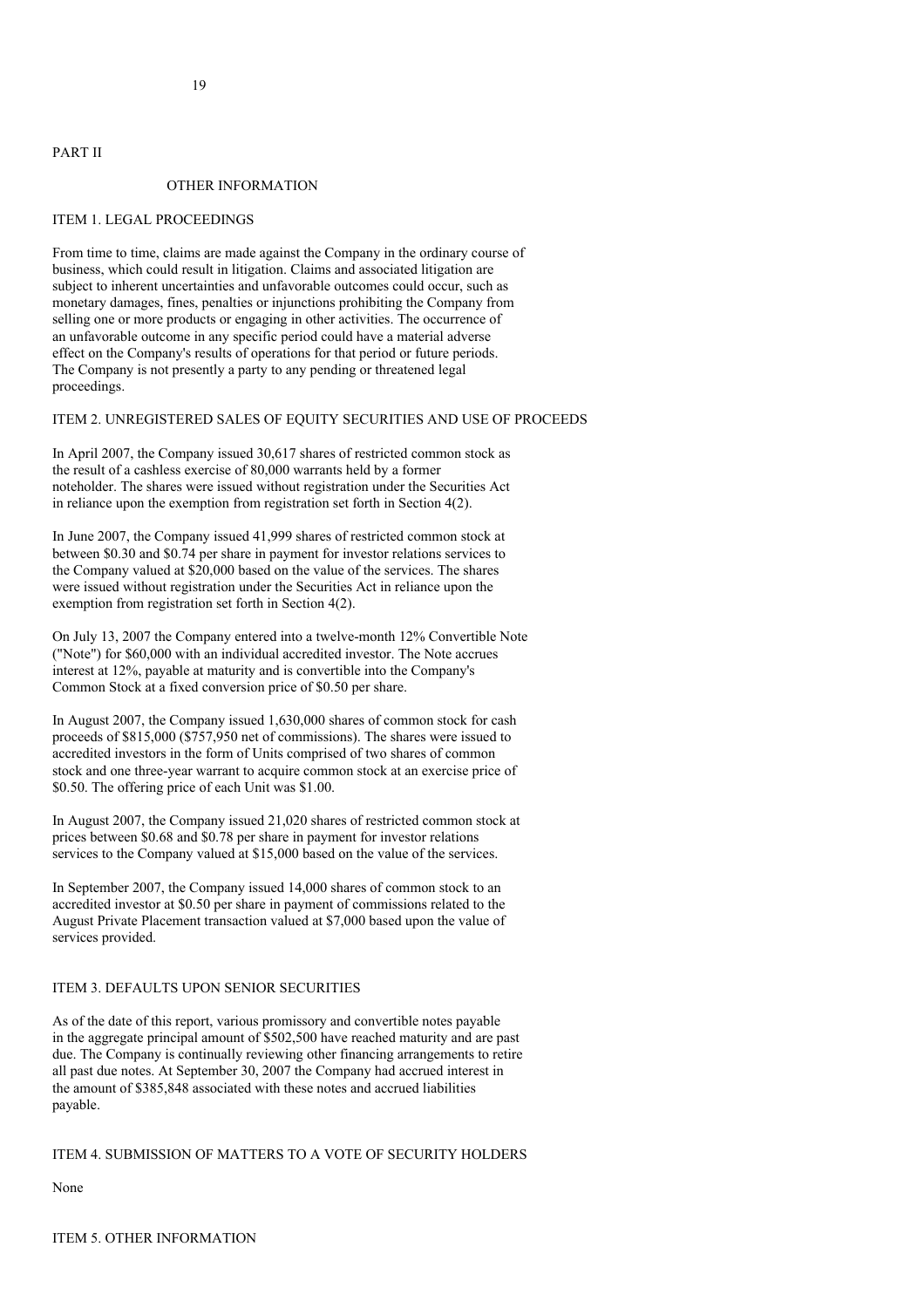20

# ITEM 6. EXHIBITS

(a) Exhibits. The following documents are filed as part of this report:

- 3.1 Articles of Incorporation of Aethlon Medical, Inc. (1)
- 3.2 Bylaws of Aethlon Medical, Inc. (1)
- 3.3 Certificate of Amendment of Articles of Incorporation dated March 28, 2000 (2)
- 3.4 Certificate of Amendment of Articles of Incorporation dated June 13, 2005 (3)
- 3.5 Certificate of Amendment of Articles of Incorporation dated March 6, 2007 (4)
- 10.1 Form of Common Stock Agreement by and between the Company and Fusion Capital Fund II, LLC (5)
- 10.2 Form of Subscription Agreement by and between the Company and Fusion Capital Fund II, LLC (5)
- 31.1 Certification of CEO pursuant to Securities Exchange Act rules 13a-15 and 15d-15(c) as adopted pursuant to section 302 of the Sarbanes-Oxley Act of 2002.\*
- 31.2 Certification of CFO pursuant to Securities Exchange Act rules 13a-15 and 15d-15(c) as adopted pursuant to section 302 of the Sarbanes-Oxley Act of 2002.\*
- 32.1 Certification of James A. Joyce, Chief Executive Officer pursuant to 18 U.S.C. section 1350, as adopted pursuant to section 906 of the Sarbanes-Oxley Act of 2002.
- 32.2 Certification of James W. Dorst, Chief Financial Officer (Principal Accounting Officer) pursuant to 18 U.S.C. section 1350, as adopted pursuant to section 906 of the Sarbanes-Oxley Act of 2002.
- \* Filed herewith.
- (1) December 18, 2000 and incorporated by reference
- (2) Filed with the Company's Annual Report on Form 10-KSB for the year ended March 31, 2000 and incorporated by reference.
- (3) Filed with the Company's Current Report on Form 8-K, dated June 10, 2005 and incorporated by reference.
- (4) Filed with the Company's Current Report on form 8-K dated March 7, 2007 and incorporated herein by reference.
- (5) Filed with the Company's Current Report on Form 8-K filed August 17, 2007.

#### SIGNATURES

In accordance with the requirements of the Exchange Act, the registrant caused this report to be signed on its behalf by the undersigned, thereunto duly authorized.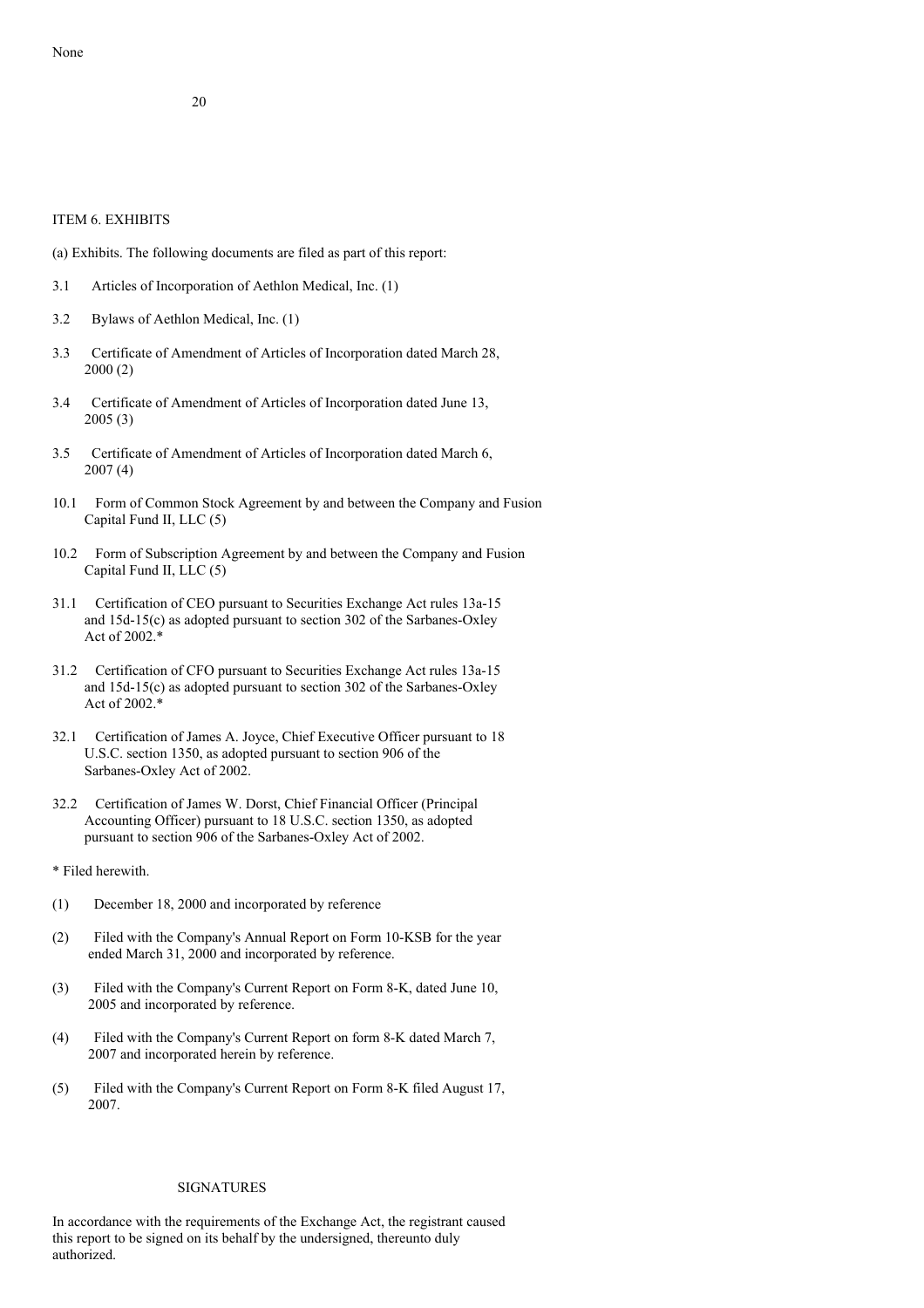Date: November 14, 2007

# BY: /S/ JAMES A. JOYCE BY: /S/ JAMES W. DORST

--------------------------- --------------------------- JAMES A. JOYCE JAMES W. DORST CHAIRMAN, PRESIDENT AND CHIEF FINANCIAL OFFICER CHIEF EXECUTIVE OFFICER

21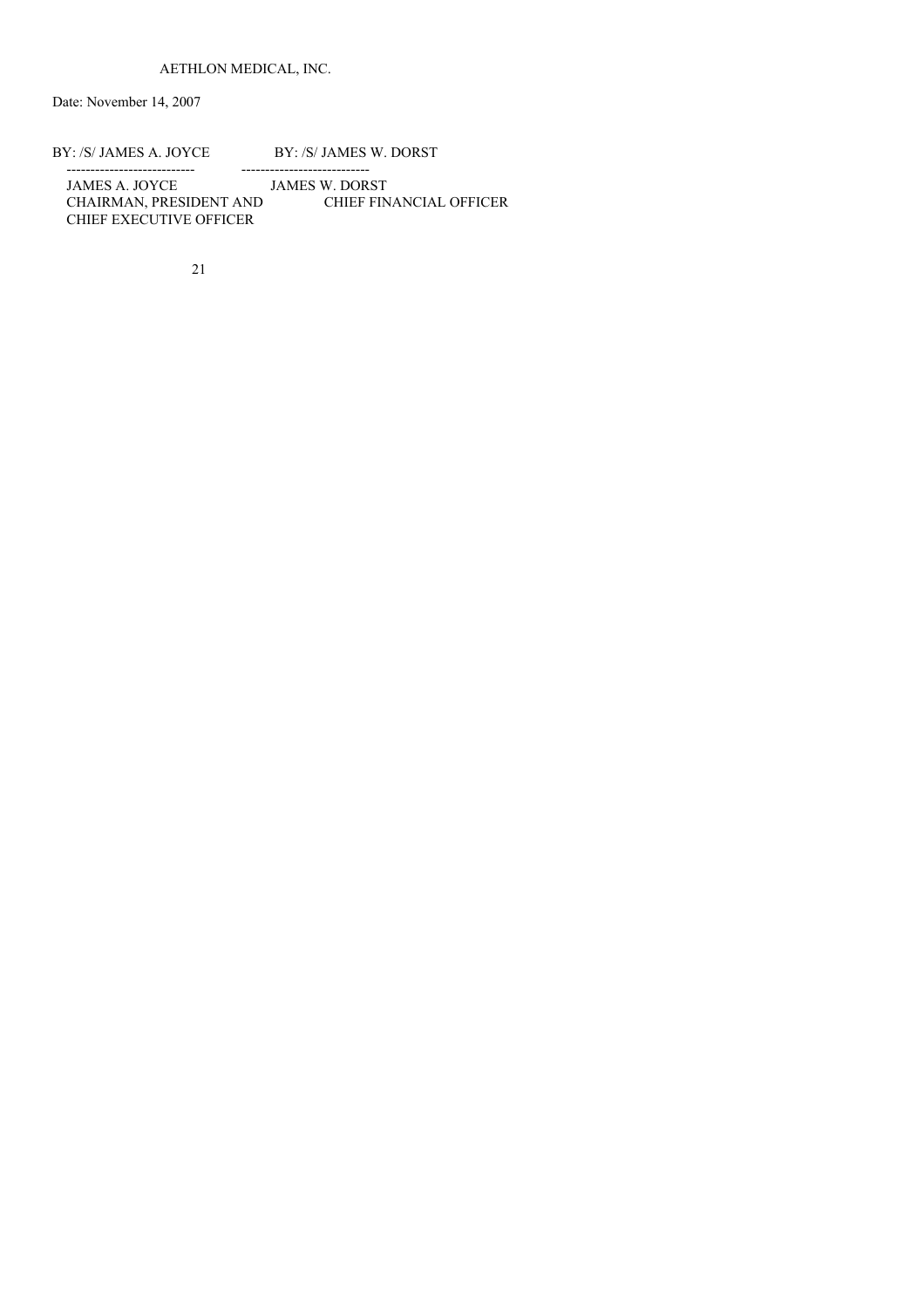### **CERTIFICATION**

I, James A. Joyce, certify that:

1. I have reviewed this report on Form 10-QSB of Aethlon Medical, Inc.;

2. Based on my knowledge, this report does not contain any untrue statement of a material fact or omit to state a material fact necessary to make the statements made, in light of the circumstances under which such statements were made, not misleading with respect to the period covered by this report;

3. Based on my knowledge, the financial statements, and other financial information included in this report, fairly present in all material respects the financial condition, results of operations and cash flows of the small business issuer as of, and for, the periods presented in this report.

4. The small business issuer's other certifying officers and I are responsible for establishing and maintaining disclosure controls and procedures (as defined in Exchange Act Rules 13a-15(e) and 15d-15(e)) for the small business issuer and have:

a) designed such disclosure controls and procedures, or caused such disclosure controls and procedures to be designed under our supervision, to ensure that material information relating to the small business issuer, including its consolidated subsidiaries, is made known to us by others within those entities, particularly during the period in which this report is being prepared;

b) evaluated the effectiveness of the small business issuer's disclosure controls and procedures and presented in this report our conclusions about the effectiveness of the disclosure controls and procedures, as of the end of the period covered by this report based on such evaluation; and

c) disclosed in this report any change in the small business issuer's internal control over financial reporting that occurred during the small business issuer's most recent fiscal quarter that has materially affected, or is reasonably likely to materially affect, the small business issuer's internal control over financial reporting; and

5. The small business issuer's other certifying officers and I have disclosed, based on our most recent evaluation of internal control over financial reporting, to the small business issuer's auditors and the audit committee of small business issuer's board of directors (or persons performing the equivalent functions):

a) all significant deficiencies and material weaknesses in the design or operation of internal control over financial reporting which are reasonably likely to adversely affect the small business issuer's ability to record, process, summarize and report financial information; and

b) any fraud, whether or not material, that involves management or other employees who have a significant role in the small business issuer's internal control over financial reporting.

Date: November 14, 2007

/S/ JAMES A. JOYCE

----------------------------- JAMES A. JOYCE CHIEF EXECUTIVE OFFICER (PRINCIPAL EXECUTIVE OFFICER)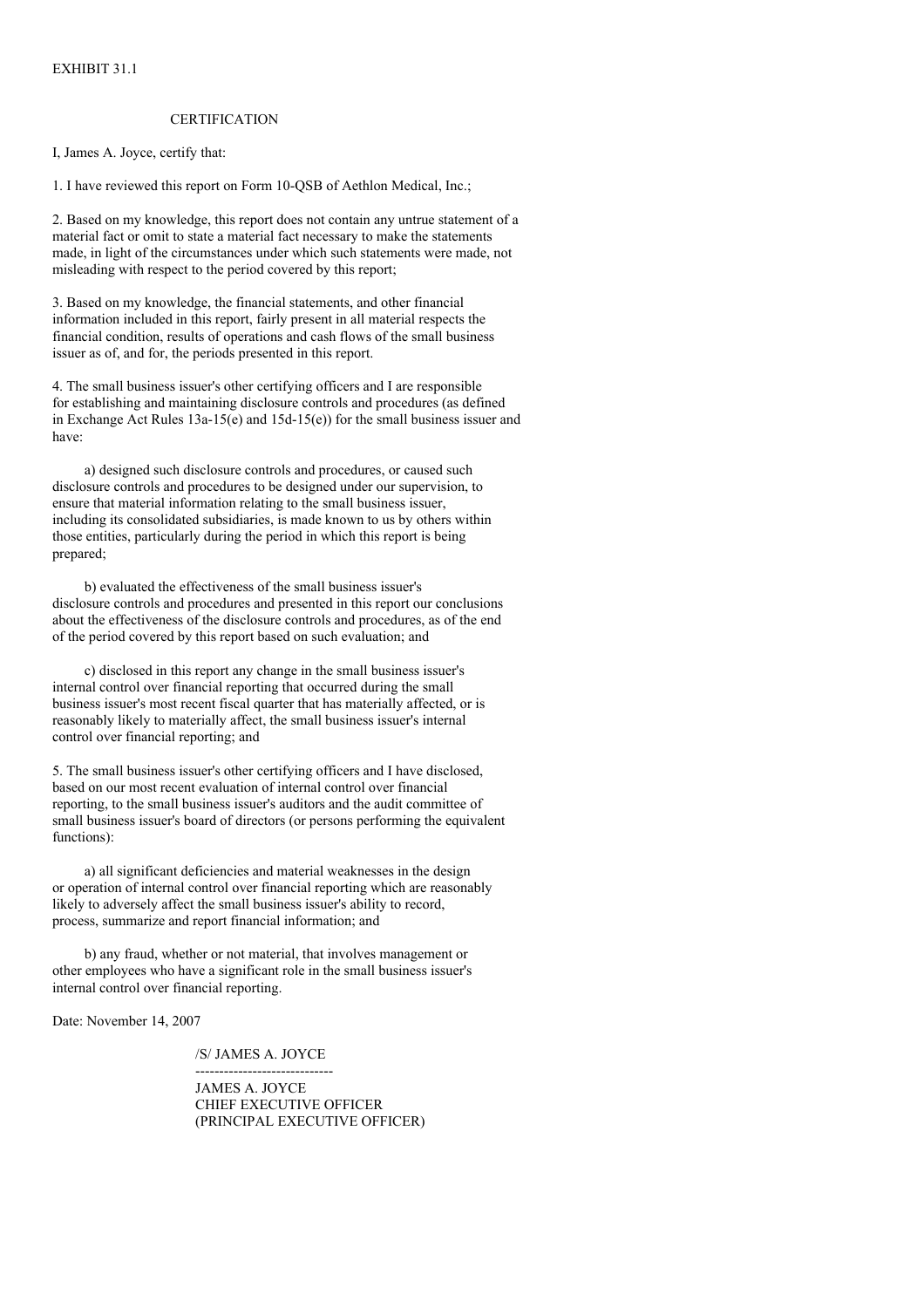### **CERTIFICATION**

I, James W Dorst, certify that:

1. I have reviewed this report on Form 10-QSB of Aethlon Medical, Inc.;

2. Based on my knowledge, this report does not contain any untrue statement of a material fact or omit to state a material fact necessary to make the statements made, in light of the circumstances under which such statements were made, not misleading with respect to the period covered by this report;

3. Based on my knowledge, the financial statements, and other financial information included in this report, fairly present in all material respects the financial condition, results of operations and cash flows of the small business issuer as of, and for, the periods presented in this report.

4. The small business issuer's other certifying officers and I are responsible for establishing and maintaining disclosure controls and procedures (as defined in Exchange Act Rules 13a-15(e) and 15d-15(e)) for the small business issuer and have:

a) designed such disclosure controls and procedures, or caused such disclosure controls and procedures to be designed under our supervision, to ensure that material information relating to the small business issuer, including its consolidated subsidiaries, is made known to us by others within those entities, particularly during the period in which this report is being prepared;

b) evaluated the effectiveness of the small business issuer's disclosure controls and procedures and presented in this report our conclusions about the effectiveness of the disclosure controls and procedures, as of the end of the period covered by this report based on such evaluation; and

c) disclosed in this report any change in the small business issuer's internal control over financial reporting that occurred during the small business issuer's most recent fiscal quarter that has materially affected, or is reasonably likely to materially affect, the small business issuer's internal control over financial reporting; and;

5. The small business issuer's other certifying officers and I have disclosed, based on our most recent evaluation of internal control over financial reporting, to the small business issuer's auditors and the audit committee of small business issuer's board of directors (or persons performing the equivalent functions):

a) all significant deficiencies and material weaknesses in the design or operation of internal control over financial reporting which are reasonably likely to adversely affect the small business issuer's ability to record, process, summarize and report financial information; and

b) any fraud, whether or not material, that involves management or other employees who have a significant role in the small business issuer's internal control over financial reporting.

Date: November 14, 2007

/S/ JAMES W. DORST

------------------------------ JAMES W. DORST CHIEF FINANCIAL OFFICER (PRINCIPAL ACCOUNTING OFFICER)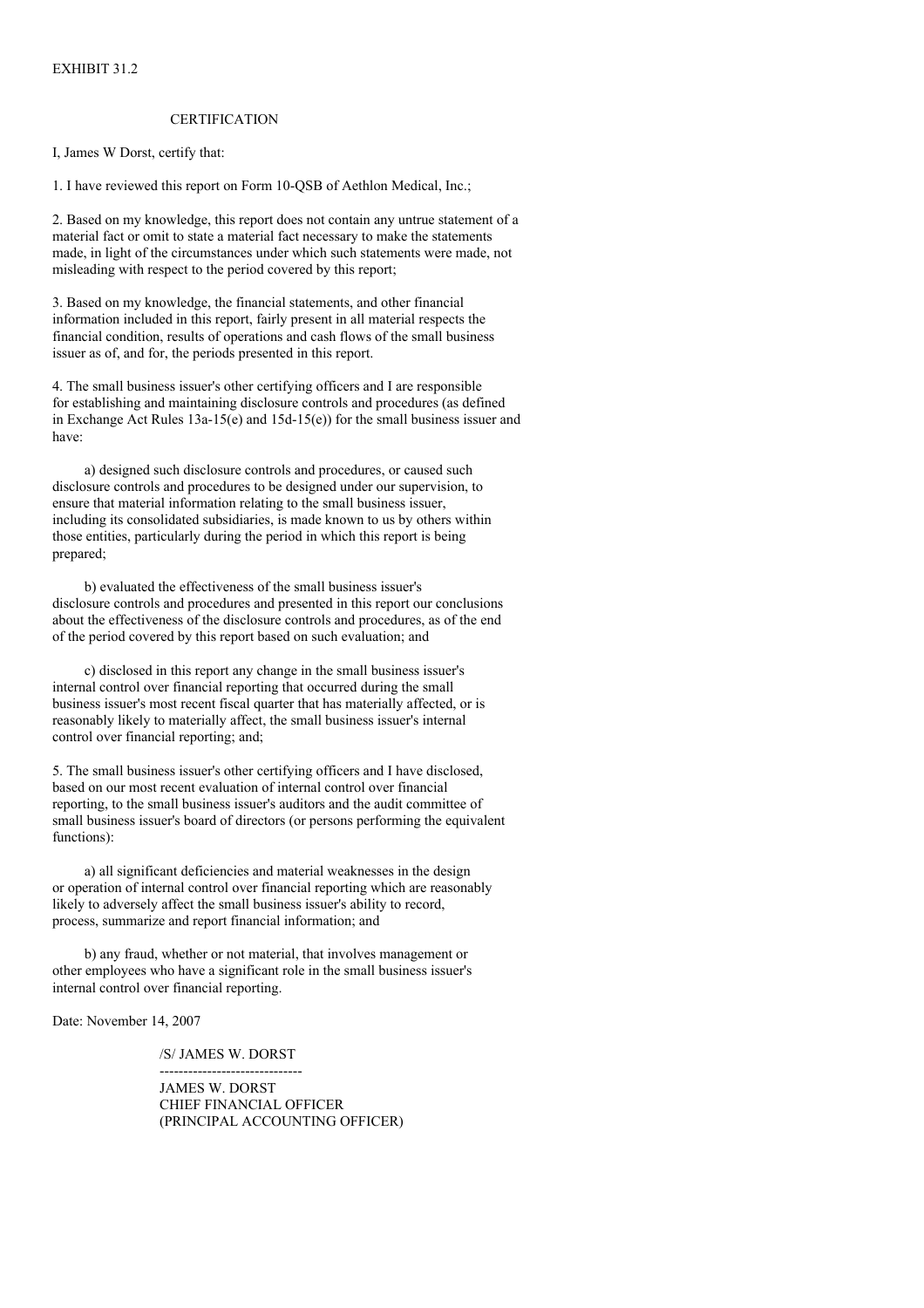# CERTIFICATION PURSUANT TO 18 U.S.C. SECTION 1350, AS ADOPTED PURSUANT TO SECTION 906 OF THE SARBANES-OXLEY ACT OF 2002

In connection with the Aethlon Medical, Inc. Quarterly Report on Form 10-QSB for the quarter ended September 30, 2007 as filed with the Securities and Exchange Commission on the date hereof, I, James A. Joyce, Chief Executive Officer of the Company, certify, pursuant to 18 U.S.C. Section 1350, as adopted pursuant to Section 906 of the Sarbanes-Oxley Act of 2002, that, to the best of my knowledge:

1. Such quarterly report fully complies with the requirements of Section 13(a) or 15(d) of the Securities Exchange Act of 1934, as amended, and

2. The information contained in such Quarterly Report on Form 10-QSB fairly presents, in all material respects, the financial condition and results of operations of Aethlon Medical, Inc.

Date: November 14, 2007

By: /s/ James A. Joyce

----------------------- James A. Joyce Chief Executive Officer

A signed original of this written statement required by Section 906, or other document authenticating, acknowledging, or otherwise adopting the signature that appears in typed form within the electronic version of this written statement required by Section 906, has been provided to Aethlon Medical, Inc. and will be retained by Aethlon Medical, Inc. and furnished to the Securities and Exchange Commission or its staff upon request.